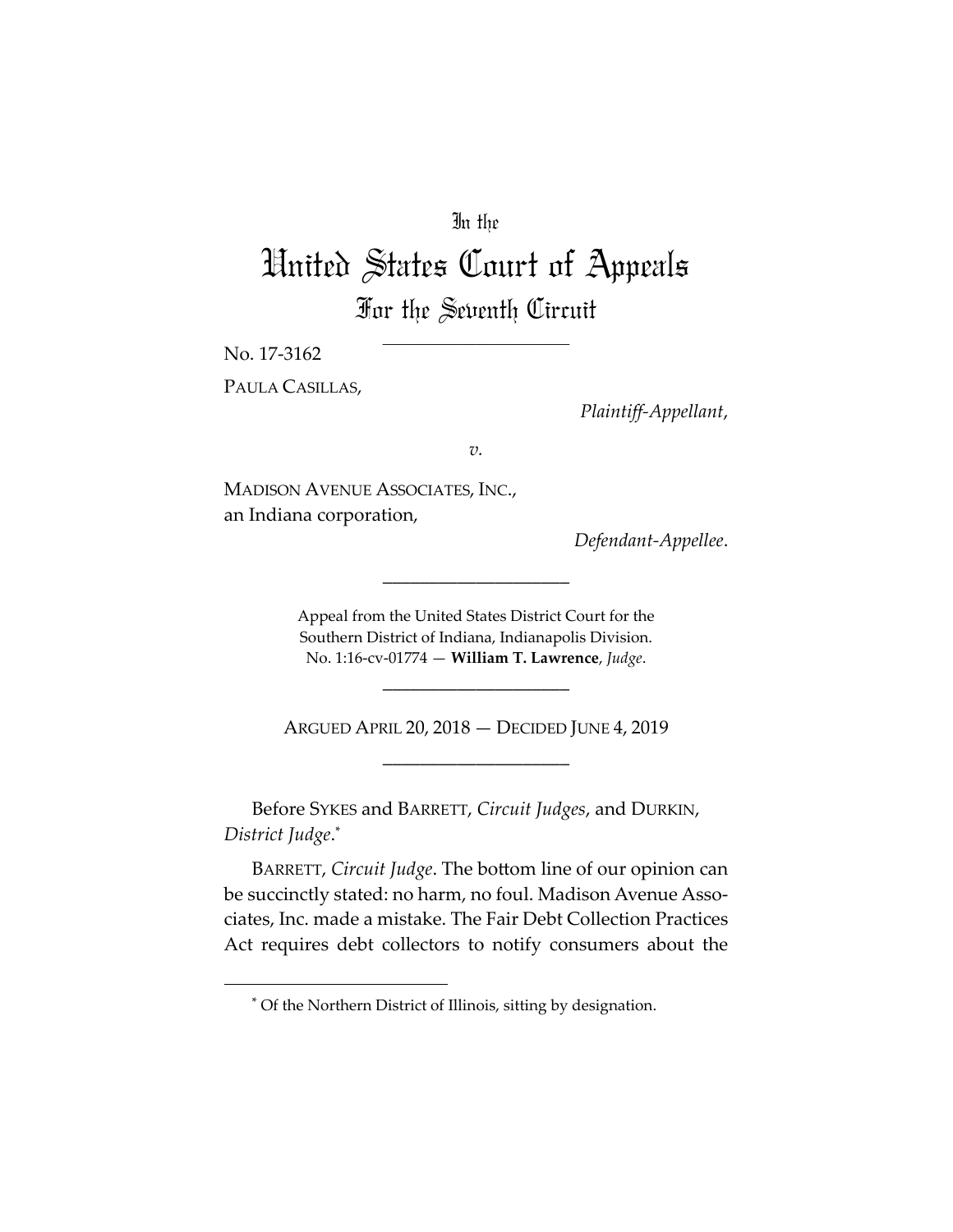process that the statute provides for verifying a debt. Madison sent Paula Casillas a debt‐collection letter that described the process, but it neglected to specify that she had to communi‐ cate in writing to trigger the statutory protections. Casillas noticed the omission and filed a class action against Madison.

The only harm that Casillas claimed to have suffered, however, was the receipt of an incomplete letter—and that is insufficient to establish federal jurisdiction. As the Supreme Court emphasized in *Spokeo, Inc. v. Robins*, Casillas cannot claim "a bare procedural violation, divorced from any con‐ crete harm, and satisfy the injury‐in‐fact requirement of Arti‐ cle III." 136 S. Ct. 1540, 1549 (2016). Article III grants federal courts the power to redress harms that defendants cause plaintiffs, not a freewheeling power to hold defendants ac‐ countable for legal infractions. Because Madison's violation of the statute did not harm Casillas, there is no injury for a fed‐ eral court to redress.

I.

Paula Casillas allegedly owed a debt to Harvester Finan‐ cial Credit Union. Presumably acting as an agent of the credit union, Madison Avenue Associates, Inc. sent Casillas a letter demanding payment. The Fair Debt Collection Practices Act requires a debt collector to give a written notice to a consumer within five days of its initial communication. 15 U.S.C. § 1692g(a). That notice must include, among other things, a description of two mechanisms that the debtor can use to ver‐ ify her debt. First, a consumer can notify the debt collector "in writing" that she disputes all or part of the debt, which obligates the debt collector to obtain verification of the debt and mail a copy to the debtor. *Id.* § 1692g(a)(4). A failure to dispute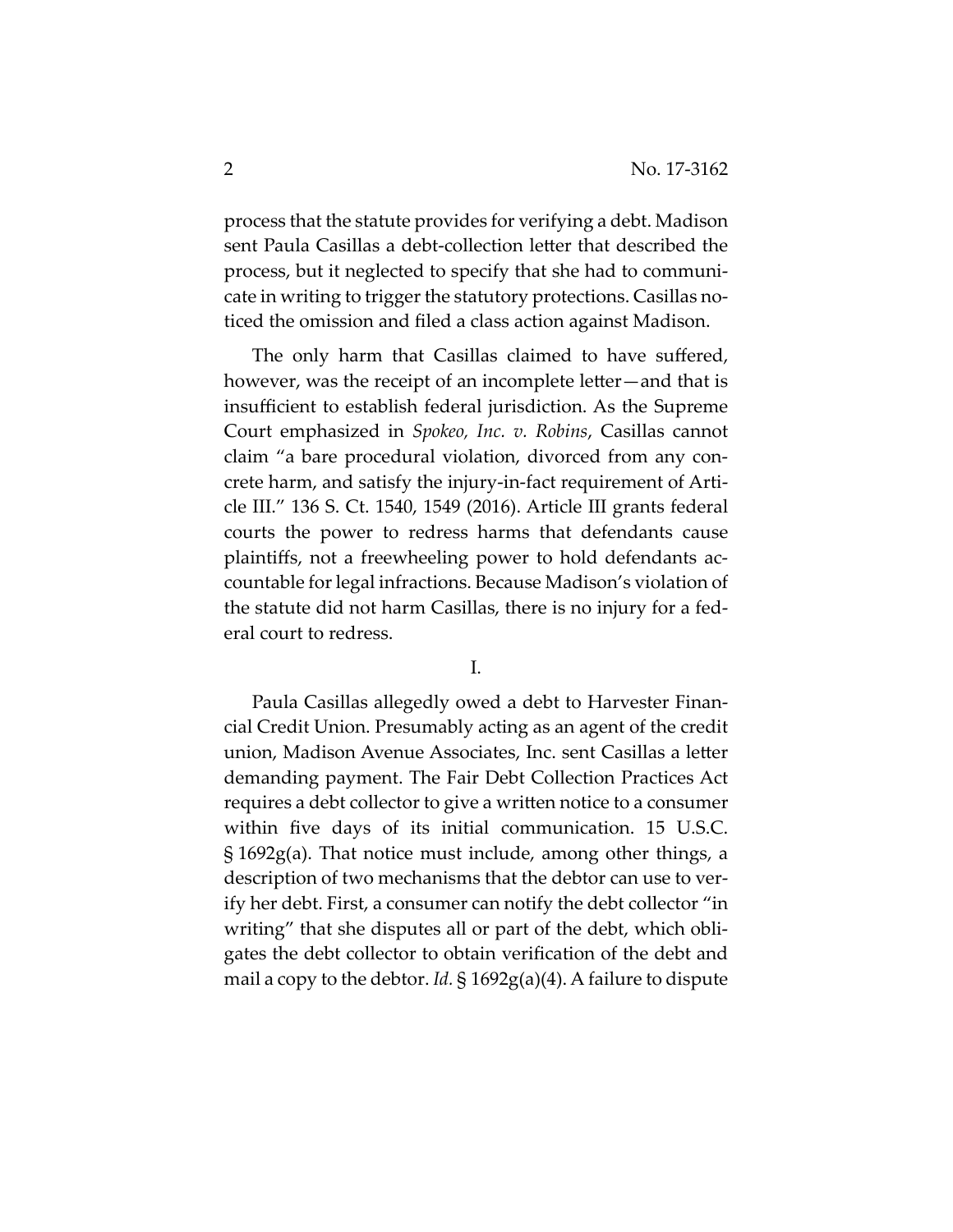$\overline{a}$ 

the debt within 30 days means that the debt collector will as‐ sume that the debt is valid. *Id.* § 1692g(a)(3). Second, a con‐ sumer can make a "written request" that the debt collector provide her with the name and address of the original credi‐ tor, which the debt collector must do if a different creditor currently holds the debt. *Id.* § 1692g(a)(5). Madison's notice conveyed all of that information, except that it neglected to specify that Casillas's notification or request under those pro‐ visions must be *in writing*.

Casillas filed a class action against Madison because of that omission. She did not allege that she tried—or even planned to try—to dispute the debt or verify that Harvester Financial Credit Union was actually her creditor. But the Act renders a debt collector liable for "fail[ing] to comply with any provision of [the Act]," *id.* § 1692k(a), and by neglecting to notify Casillas of the writing requirement, Madison failed to comply with a provision of the Act. That, Casillas alleged, "constitute[d] a material/concrete breach of her rights under the [Act]." She sought to recover a \$1000 statutory penalty for herself and a \$5000 statutory penalty for the unnamed class members, along with attorneys' fees and costs. *Id.*  $\S 1692k(a)(2)(A)$ –(B). The parties eventually entered a joint motion for class certification and preliminary approval of a class settlement.1

<sup>1</sup> A debt collector's liability to unnamed class members is "such amount as the court may allow … not to exceed the lesser of \$500,000 or 1 per centum of the net worth of the debt collector." § 1692k(a)(2)(B). The \$5000 Casillas sought for the unnamed members of the class represents 1% of Madison's net worth. The attorneys' fees were the big‐ticket item and the reason why Madison quickly agreed to settle the case.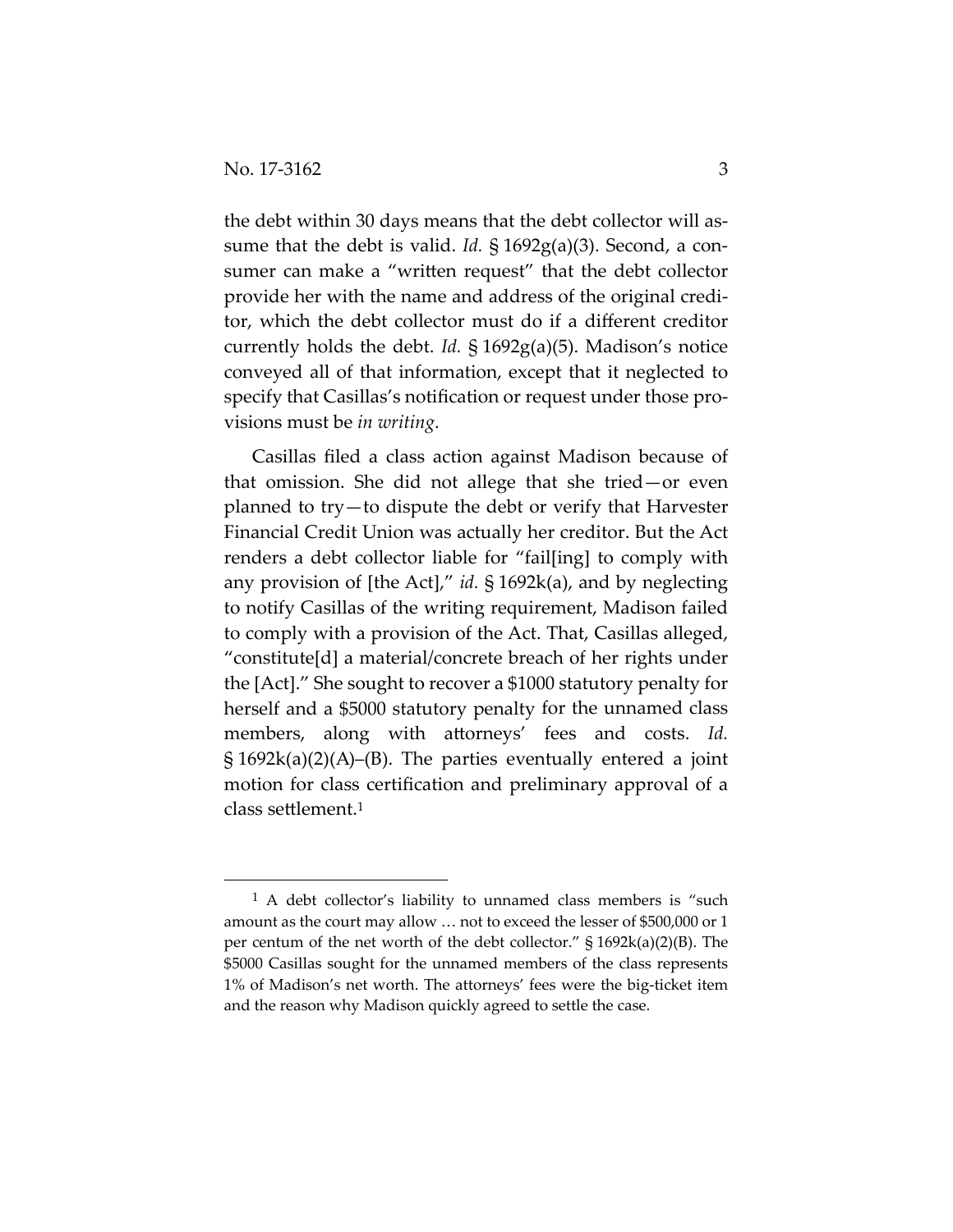While that motion was pending, we decided *Groshek v. Time Warner Cable, Inc.*, 865 F.3d 884 (7th Cir. 2017). There, fol‐ lowing the Supreme Court's decision in *Spokeo*, we held that a plaintiff cannot satisfy the injury‐in‐fact element of standing simply by alleging that the defendant violated a disclosure provision of a consumer‐protection statute. *Id.* at 887. The dis‐ trict court held that *Groshek* required it to dismiss Casillas's complaint. Casillas had not alleged that Madison's omission affected her in any way. And absent an allegation that Madi‐ son's violation had caused her harm or put her at an appre‐ ciable risk of harm, the district court said, Casillas lacked standing to sue.

#### II.

The elements of standing are well settled: the plaintiff must allege an injury in fact that is traceable to the defendant's conduct and redressable by a favorable judicial decision. *Lujan v. Defenders of Wildlife*, 504 U.S. 555, 560–61 (1992). These requirements are rooted in Article III, which limits a federal court's authority to the resolution of "Cases" or "Controver‐ sies." U.S. CONST. art. III, § 2. If the plaintiff does not claim to have suffered an injury that the defendant caused and the court can remedy, there is no case or controversy for the fed‐ eral court to resolve.

Casillas's appeal involves the injury‐in‐fact requirement, which the Supreme Court has described as the "[f]irst and foremost" element of standing. *Steel Co. v. Citizens for a Better Environment*, 523 U.S. 83, 103 (1998). An "injury in fact" is "an invasion of a legally protected interest which is (a) concrete and particularized and (b) actual or imminent, not conjectural or hypothetical." *Lujan*, 504 U.S. at 560 (citations and quota‐ tion marks omitted). An alleged harm need not be tangible to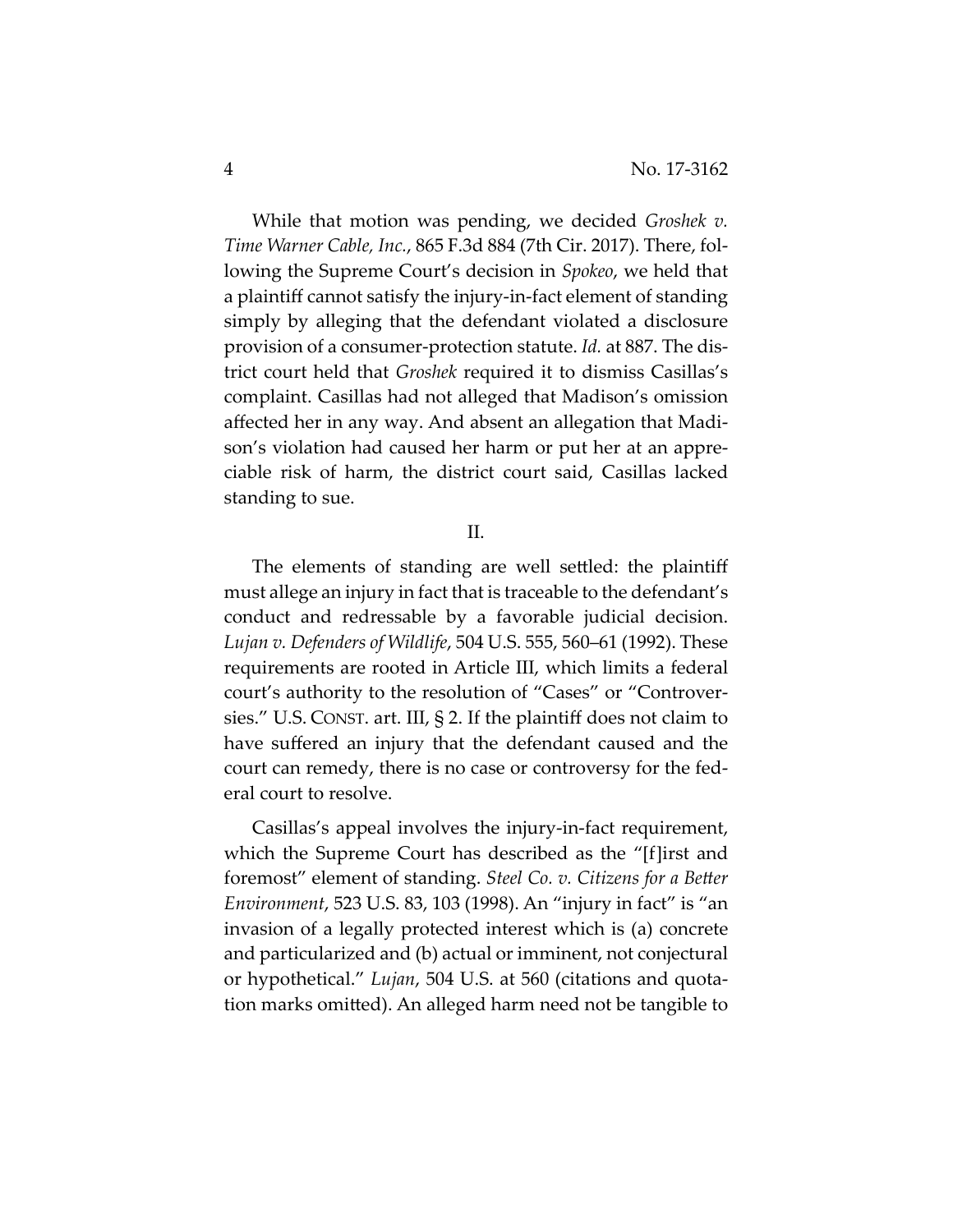$\overline{a}$ 

be "concrete," but it must be "'real,' and not 'abstract.'" *Spokeo*, 136 S. Ct. at 1548. The question here is whether Casillas has alleged that she suffered—or faced a real risk of suffering—a concrete harm.2

A.

We begin by emphasizing a basic point: the fact that Congress has authorized a plaintiff to sue a debt collector who "fails to comply with any requirement [of the Fair Debt Col‐ lection Practices Act]," 15 U.S.C. § 1692k(a), does not mean that Casillas has standing. *See Spokeo*, 136 S. Ct. at 1549 ("Con‐ gress' role in identifying and elevating intangible harms does not mean that a plaintiff automatically satisfies the injury‐in‐ fact requirement whenever a statute grants a person a statutory right and purports to authorize that person to sue to vin‐ dicate that right."). Congress has the power to define intangi‐ ble harms as legal injuries for which a plaintiff can seek relief, *see Lujan*, 504 U.S. at 578, and it has sought to exercise that power by enabling debtors to hold debt collectors liable for statutory violations. But Congress must operate within the confines of Article III, which "requires a concrete injury even in the context of a statutory violation." *Spokeo*, 136 S. Ct. at 1549. Thus, Casillas cannot demonstrate standing simply by pointing to Madison's procedural violation. She must show that the violation harmed or "presented an 'appreciable risk

<sup>2</sup> Madison has disclaimed any position on this issue. Casillas has in‐ terpreted the settlement agreement to require Madison to support her standing argument. To avoid being accused of breaching the agreement, Madison has declined to argue that Casillas lacks standing; its brief offers a neutral assessment of the case law.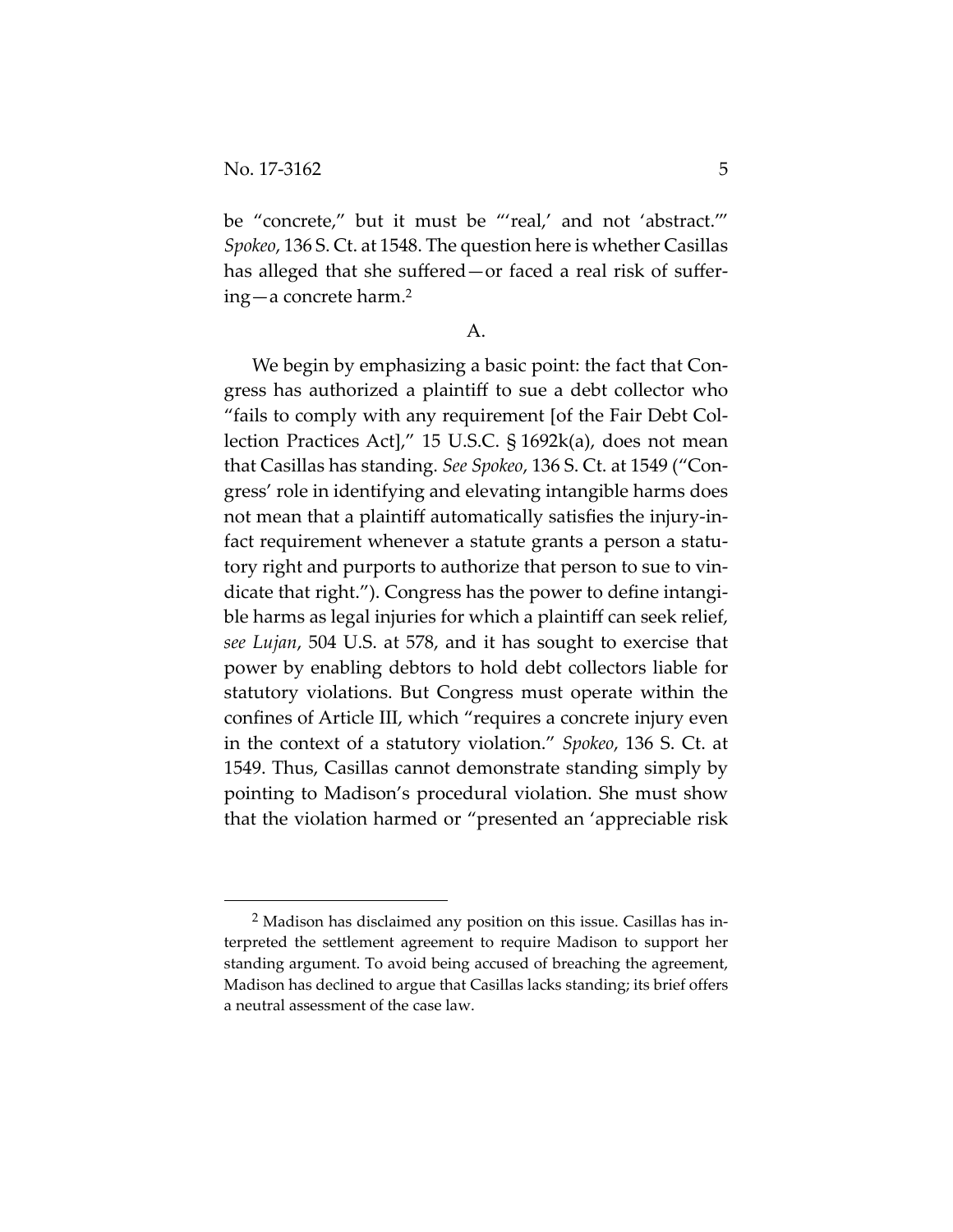of harm' to the underlying concrete interest that Congress sought to protect." *Groshek*, 865 F.3d at 887 (citation omitted).

The Fair Debt Collection Practices Act seeks to protect debtors from "the use of abusive, deceptive, and unfair debt collection practices by many debt collectors." 15 U.S.C. § 1692(a). Section 1692g serves this end by giving debtors a way to dispute or verify their supposed debts. And by obli‐ gating creditors to tell debtors how to do that, subsections (a)(4) and (5) reduce the risk that debtors will inadvertently lose the protections given to those who observe the statutory requirements.

Casillas did not allege that Madison's actions harmed or posed any real risk of harm to her interests under the Act. She did not allege that she tried to dispute or verify her debt orally and therefore lost or risked losing the statutory protections. Indeed, she did not allege that she ever even considered contacting Madison or that she had any doubt about whether she owed Harvester Financial Credit Union the stated amount of money. She complained only that her notice was missing some information that she did not suggest that she would ever have used. Any risk of harm was entirely counterfactual: she was not at any risk of losing her statutory rights because there was no prospect that she would have tried to exercise them. Because Madison's mistake didn't put Casillas in harm's way, it was nothing more than a "bare procedural violation." *Spokeo*, 136 S. Ct. at 1549. Casillas had no more use for the notice than she would have had for directions accom‐ panying a product that she had no plans to assemble.

Casillas insists that she suffered the same kind of harm that we held sufficient to confer standing in *Robertson v. Allied*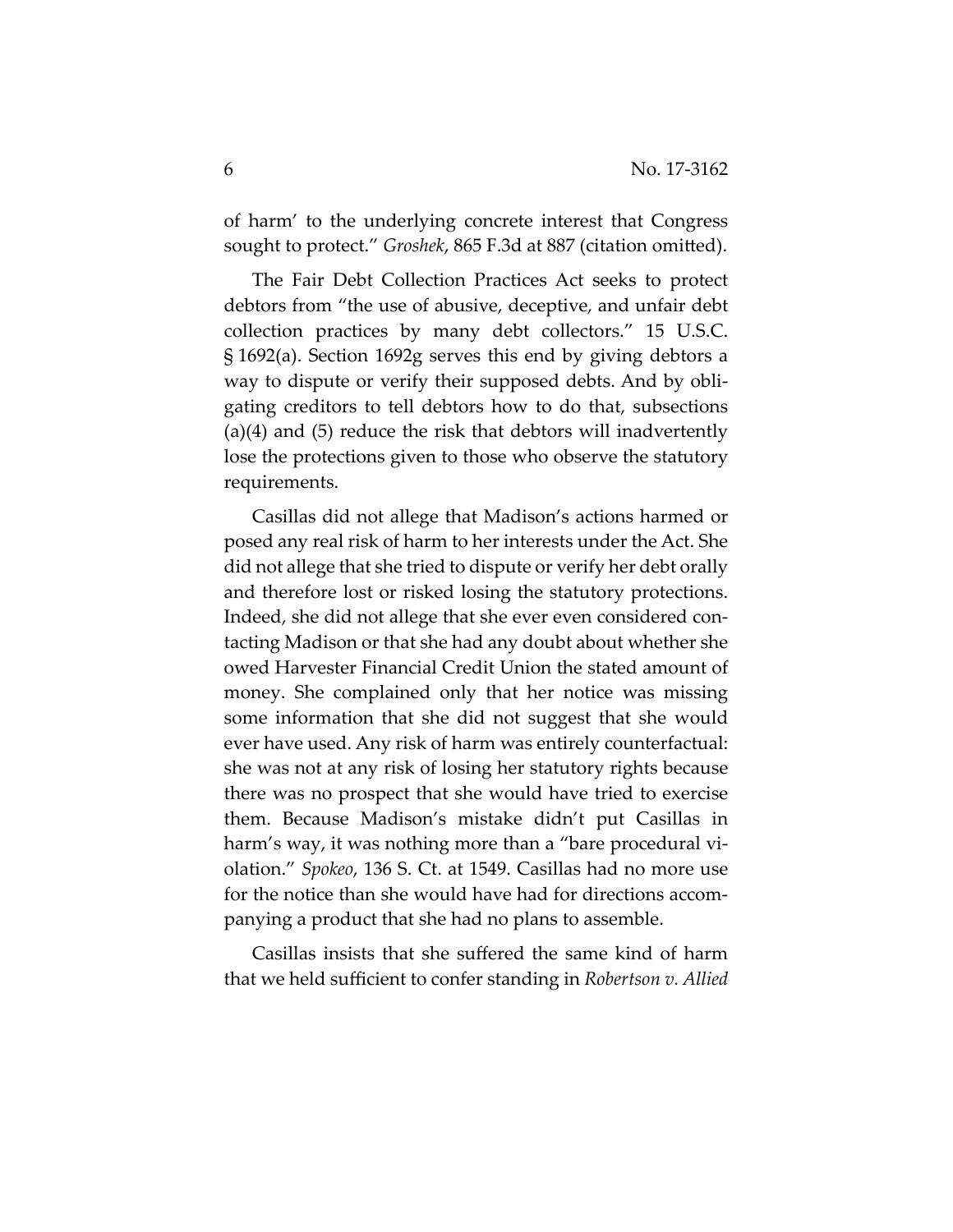*Solutions*, 902 F.3d 690 (7th Cir. 2018)*.* There, a prospective em‐ ployer violated the Fair Credit Reporting Act's requirement that it provide the plaintiff with a copy of her background check before it revoked her offer of employment. *Id.* at 693. We held that the plaintiff satisfied the injury‐in‐fact require‐ ment even though she had not alleged that the report was in‐ accurate or that she could have persuaded the defendant to hire her if she had received it. *Id.* at 697. Casillas says that she suffered an injury in fact even though she did not allege that she would have disputed or verified the debt if the notice had been complete.

But the plaintiff in *Robertson* alleged that the defendant had not only violated the statute but also harmed the concrete interest that the statute protected. The Fair Credit Reporting Act required the prospective employer to give the applicant a copy of the background report before it took an adverse action so that she would have an opportunity to review and respond to the information in the report. If there were inaccuracies, she could identify them; if the negative information was accurate, she could try to put the bad facts in a better light. *Id.* at 696– 97. The plaintiff alleged that the employer took that opportunity from her: "[b]y withholding her background report … [the employer] limited her ability to review the basis of the adverse employment decision and impeded her opportunity to respond." *Id.* at 695.

In holding that this allegation satisfied the injury‐in‐fact requirement, we emphasized that "Article III's strictures are met not only when a plaintiff complains of being deprived of some benefit, but also when a plaintiff complains that she was deprived of a chance to obtain a benefit." *Id.* at 697. The plain‐ tiff in *Robertson* made just that complaint. She did not have to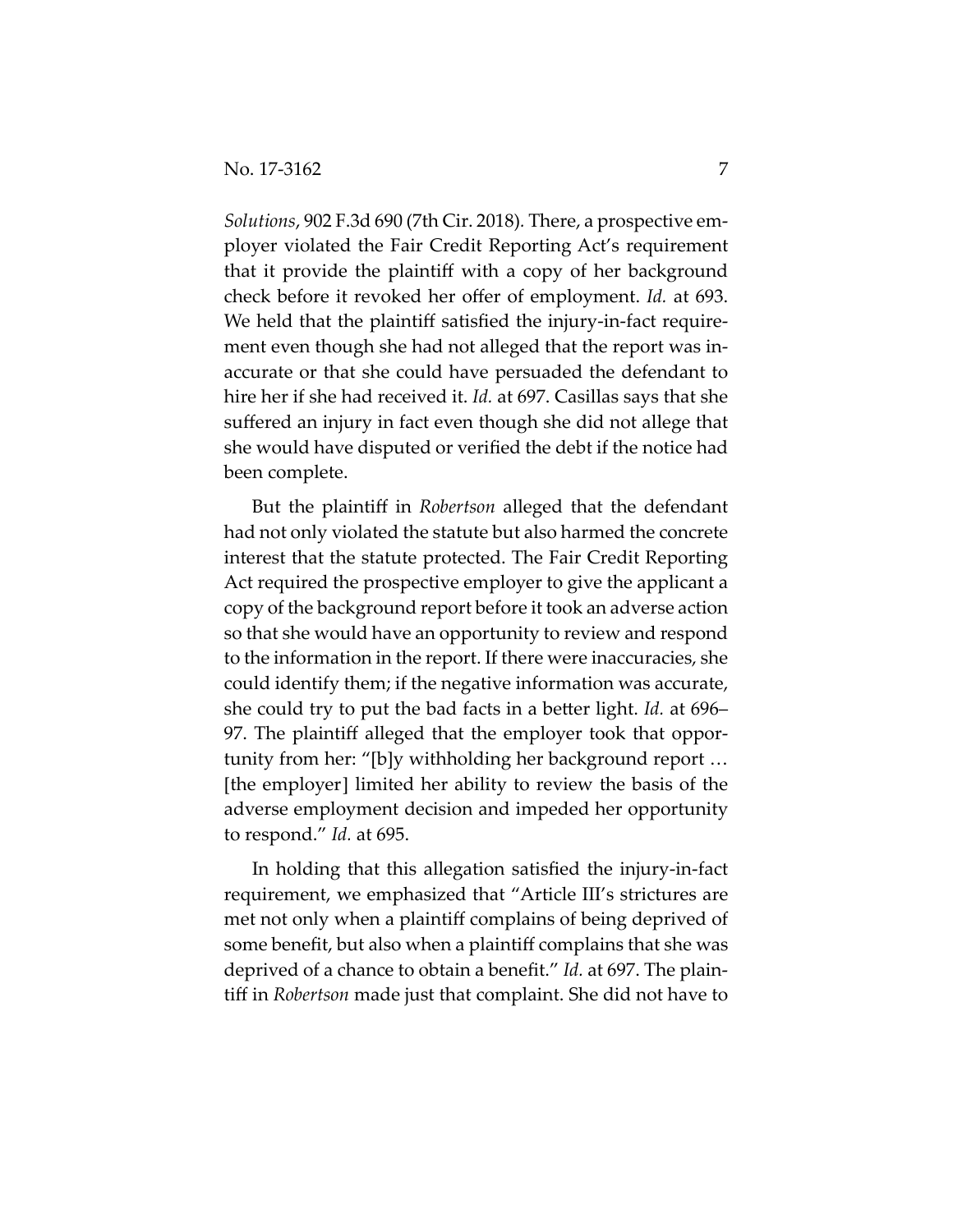allege that she could have retained the job offer if she had ac‐ cess to the background report. Her lost opportunity to try to change the defendant's opinion of her was a sufficiently con‐ crete injury to confer standing.

Casillas did not allege any comparable lost opportunity. Nor could she. Unlike the Fair Credit Reporting Act, the pro‐ visions of the Fair Debt Collection Practices Act that Madison violated do not protect a consumer's interest in having an op‐ portunity to review and respond to *substantive* information. *See id.* ("An informational injury can be concrete when the plaintiff is entitled to receive and review *substantive* infor‐ mation." (emphasis added)). They instead protect a consumer's interest in knowing her statutory rights. And in *Rob‐ ertson*, we expressly distinguished a defendant's obligation to provide substantive information from its obligation to give notice of statutory rights. There, the prospective employer had not only failed to provide the plaintiff with the back– ground report; it had also failed to provide her with a written summary of her rights under the Fair Credit Reporting Act. *See id.* at 693. We didn't need to resolve whether the plaintiff would have had standing if the latter were her only com‐ plaint—so we didn't. But we observed that "[t]he problem with that argument is that it describes only a procedural injury. [The plaintiff] did not indicate how, if the procedures had properly been followed, she might have persuaded [the employer] to hire her. With or without written notice of her rights, [she] would not have become an [] employee." *Id.* at 694–95. So too here: receiving a complete notice would not have changed anything for Casillas.

Casillas's case is not like *Robertson.* Instead, as the district court recognized, it is like those in which we have held that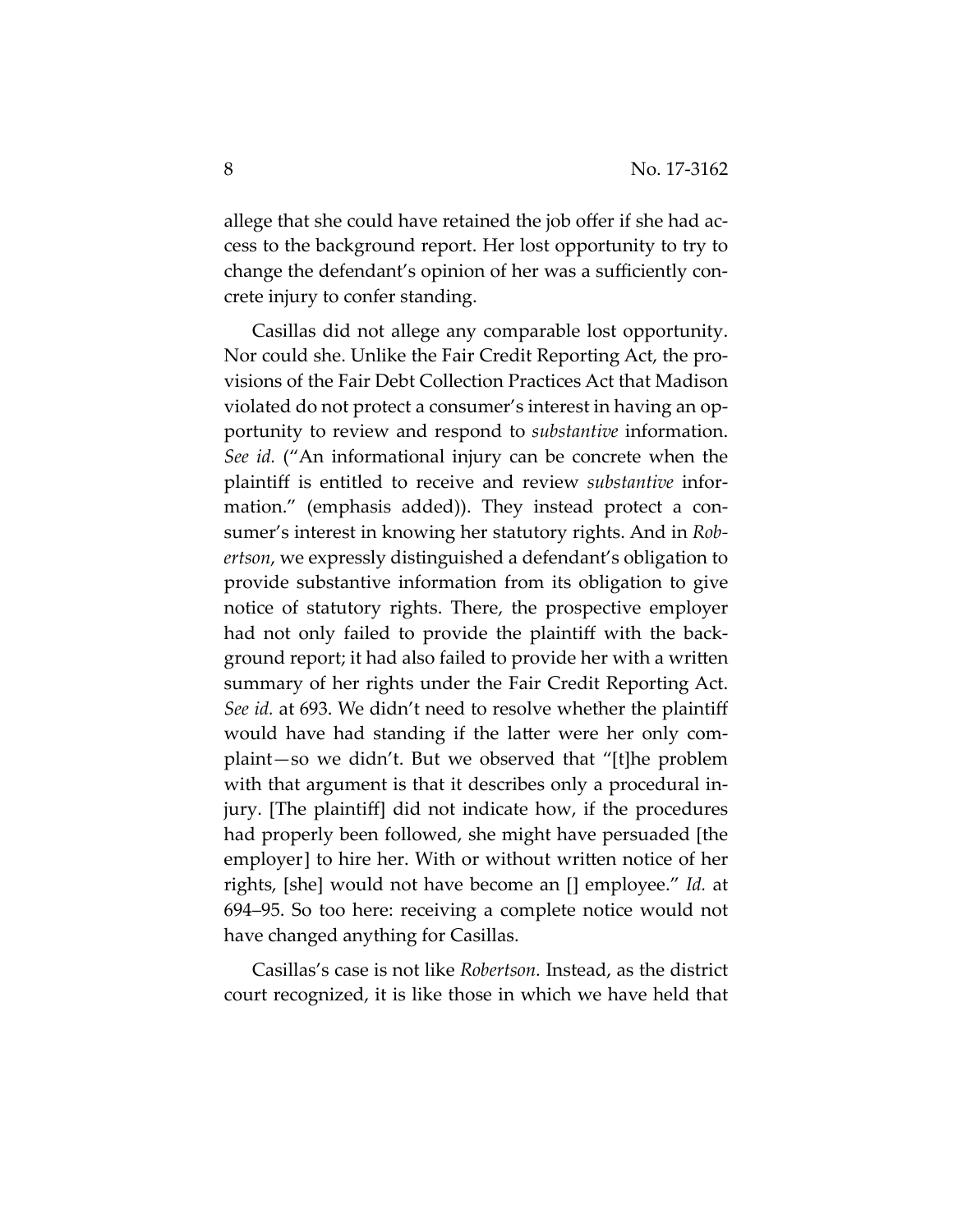procedural injuries under consumer‐protection statutes are insufficiently concrete to confer standing. In *Groshek*, for ex‐ ample, the plaintiff sued a prospective employer for violating the Fair Credit Reporting Act. 865 F.3d at 886. The defendant had complied with the Act by disclosing that it would obtain a credit report on the applicant. But it violated the Act's "stand‐alone" requirement: the statute mandated that the dis‐ closure appear on its own page, and the defendant had in‐ cluded other information along with it. *Id.* at 885–86. We said that the plaintiff had alleged nothing more than a bare proce‐ dural violation. *Id.* at 887. He hadn't claimed that the im‐ proper format had caused him to misunderstand the disclo‐ sure, he hadn't asserted that he would have withheld consent if the information had been presented correctly, and he hadn't said that he was unaware that the prospective employer would obtain a credit report on him. *Id.* Instead, he had "al‐ leged a statutory violation completely removed from any concrete harm or appreciable risk of harm." *Id.* Under *Spokeo*, we explained, that was not enough to satisfy Article III. *Id.*;*see also Meyers v. Nicolet Restaurant of De Pere, LLC,* 843 F.3d 724, 727 (7th Cir. 2016) (holding that the defendant's failure to truncate the expiration date from the plaintiff's credit card receipt did not put the plaintiff at any material risk of credit card fraud because he was the only one who ever saw the receipt). Simi‐ larly here, Casillas did not allege that she even read the dis‐ closure, much less that she relied on it to her detriment.

Casillas's best case is from the Sixth Circuit, which sees things differently than we do. In *Macy v. GC Services Limited Partnership*, the defendant violated the very same requirements that Madison did here: it failed to notify the plaintiffs that they had to dispute their debts in writing to trigger the protections of the Fair Debt Collection Practices Act. 897 F.3d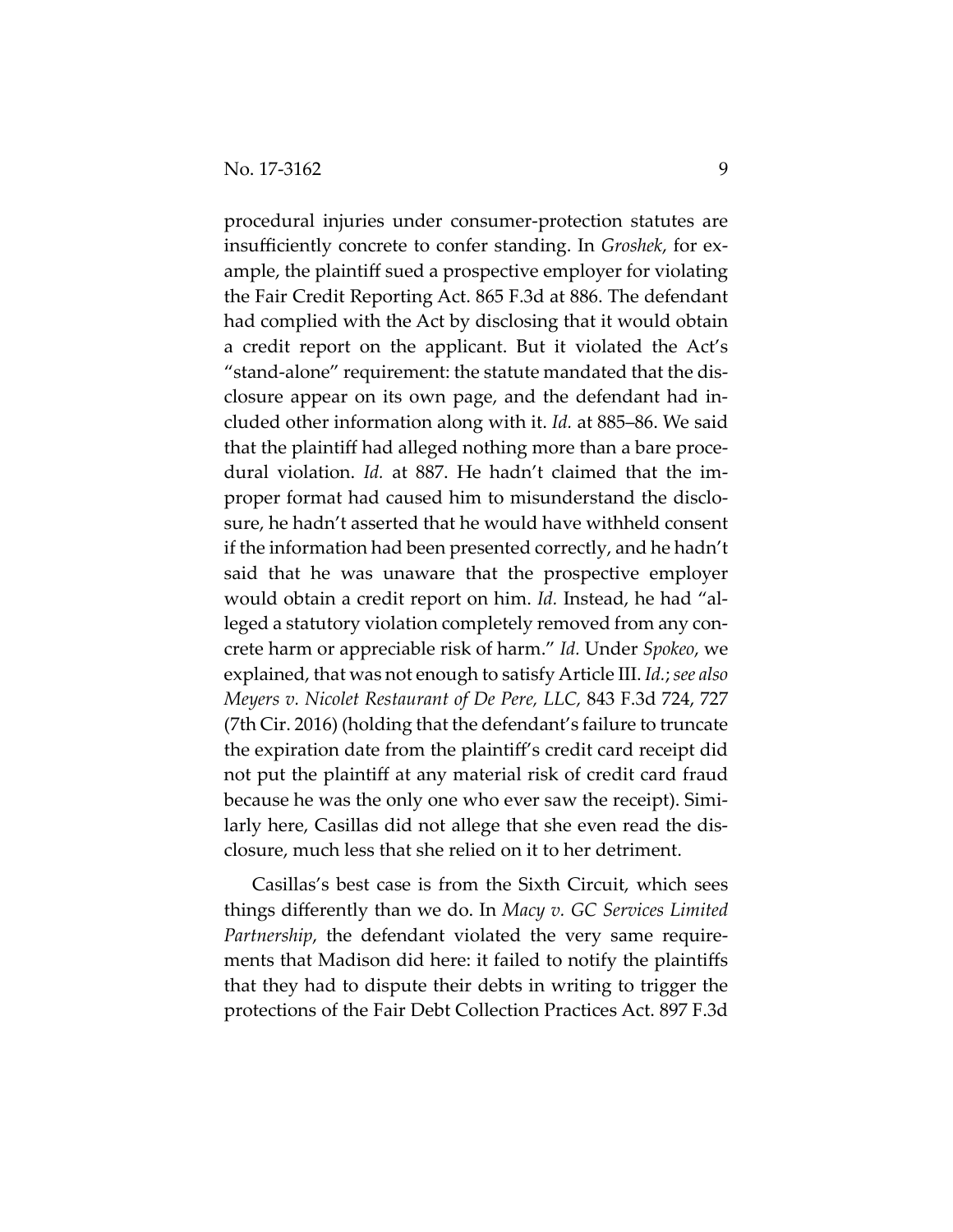747, 751 (6th Cir. 2018). Like Casillas, the plaintiffs did not al‐ lege that they tried or had any intention of trying to contact the debt collector to verify the debt. *Id.* at 758. Instead, they claimed that not knowing about the writing requirement "could lead the least‐sophisticated consumer to waive or oth‐ erwise not properly vindicate her rights under the [Act]." *Id.* The Sixth Circuit held that the plaintiffs had alleged a concrete injury because "[w]ithout the information about the in‐writ‐ ing requirement, Plaintiffs were placed at a materially greater risk of falling victim to 'abusive debt collection practices.'" *Id.* (quoting 15 U.S.C. § 1692(e)).

We disagree. It is certainly true that the omission put those consumers who sought to dispute the debt at risk of waiving statutory rights. But it created no risk for the plaintiffs in that case, who did not try (and, for that matter, expressed no plans to try) to dispute the debt. It is not enough that the omission risked harming *someone*—it must have risked harm *to the plaintiffs*. <sup>3</sup> As the Supreme Court has explained, "the 'injury in fact' test requires more than an injury to a cognizable interest. It requires that the party seeking review be himself among the injured." *Sierra Club v. Morton*, 405 U.S. 727, 734–35 (1972). Be‐ cause *Macy* didn't require the plaintiffs to allege a risk of harm

 $\overline{a}$ 

<sup>&</sup>lt;sup>3</sup> Casillas insists that the "unsophisticated consumer" standard, which we have applied elsewhere in our precedent, means that standing exists whenever a debt-collection letter might have misled a naive consumer. But the "unsophisticated consumer" standard is a rule for interpreting a debt‐collection letter to determine whether it is misleading. *See Williams v. OSI Educ. Servs., Inc*., 505 F.3d 675, 677–78 (7th Cir. 2007)*.* It is not a rule permitting those who have not been injured to vindicate the rights of those who have.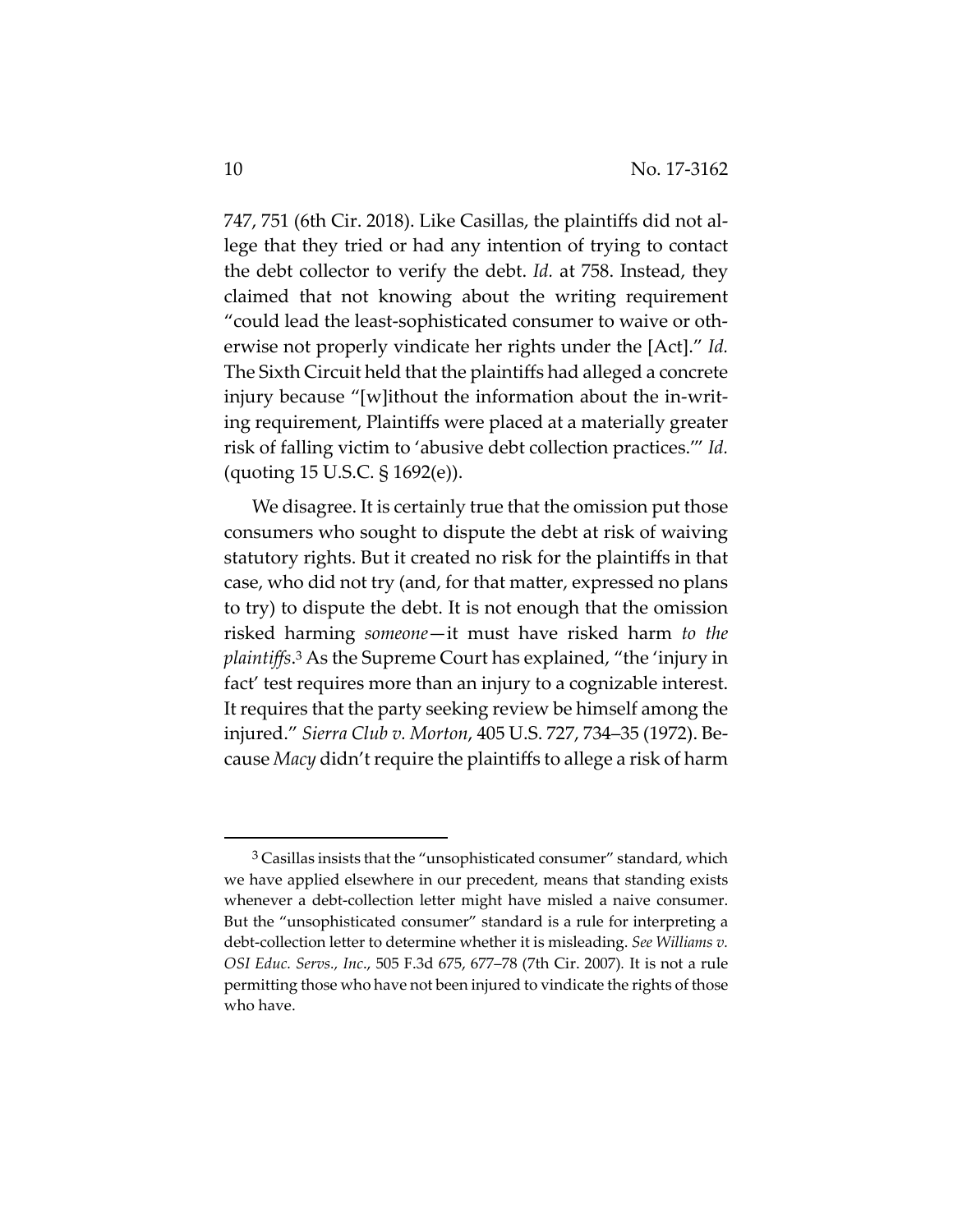$\overline{a}$ 

to themselves, it is inconsistent with *Groshek* and *Meyers*, not to mention *Spokeo* itself. We decline to follow it.4

Casillas also seeks help from the Second Circuit, but the case that she cites is distinguishable. In *Strubel v. Comenity Bank*, the plaintiff sued a bank because it provided, and she signed, a credit card agreement that allegedly omitted several disclosures required by the Truth in Lending Act. 842 F.3d 181, 185 (2d Cir. 2016). Casillas highlights one omission in particular: the bank's failure to notify the plaintiff that "a con‐ sumer dissatisfied with a credit card purchase must contact the creditor in writing or electronically." *Id.* at 190. The Sec‐ ond Circuit said that a consumer has a concrete interest in "avoid[ing] the uninformed use of credit," id. (quoting 15 U.S.C. § 1601(a)); thus, failing to notify the consumer of her obligations before she began exercising that credit created a serious risk that she would "unwittingly [] lose the very credit rights the law affords" her, *id.* The court held that the plaintiff had sufficiently alleged an injury in fact.

There is some facial similarity between the omission in *Strubel* and the one in Casillas's case: both disclosures ne‐ glected to tell a consumer that she must exercise her rights in writing. But as the Second Circuit explained, the disclosure in *Strubel* was supposed to come at the beginning of an openended credit relationship between the plaintiff and the bank; it explained how she could protect her rights with respect to

<sup>4</sup> Because this opinion creates a circuit split, it has been circulated among all judges of this court in regular active service. *See* 7th Cir. R. 40(e). A majority did not favor a rehearing en banc. Chief Judge Wood, joined by Circuit Judges Rovner and Hamilton, filed a dissent from the denial of rehearing en banc, which is attached to this opinion.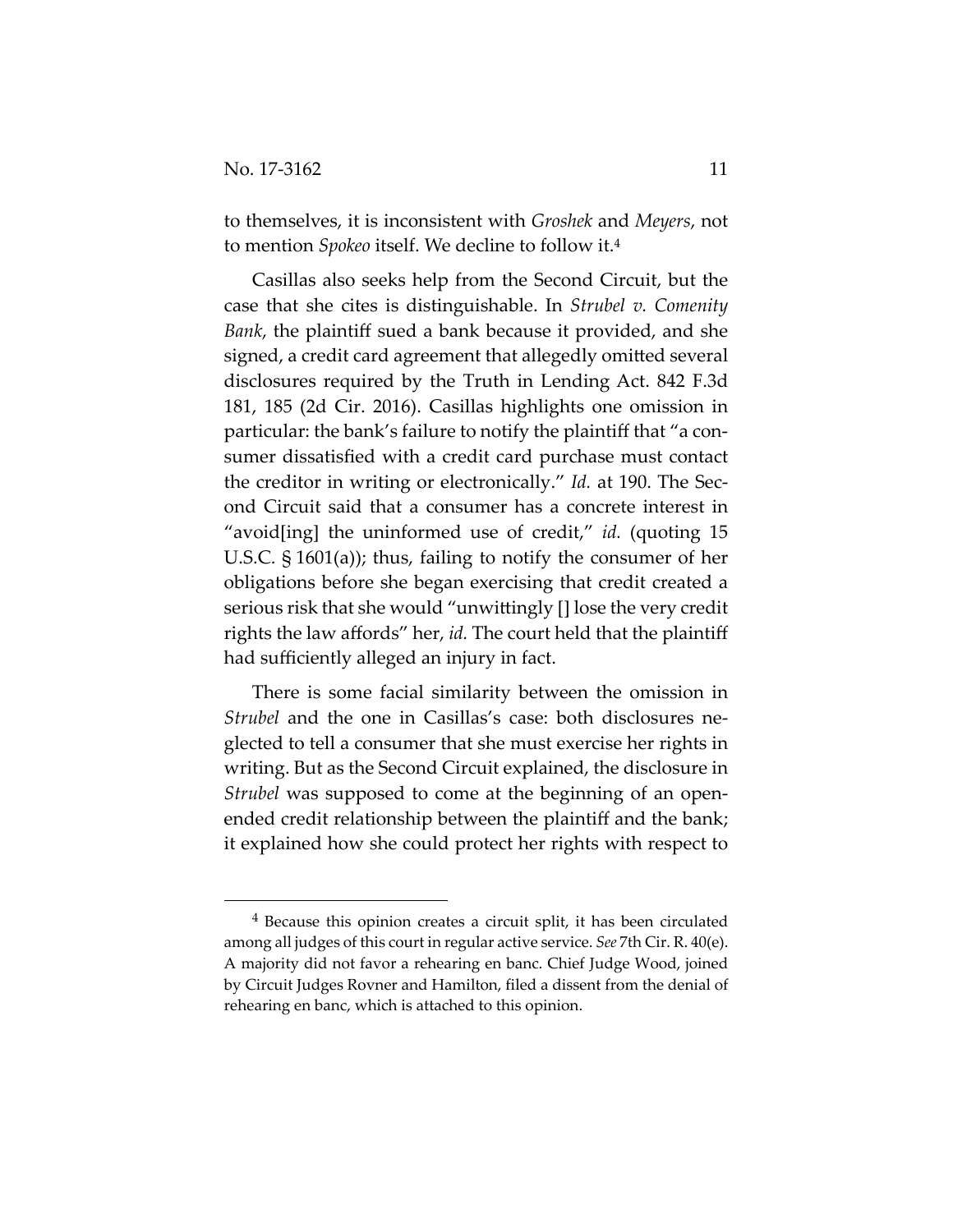the transactions that she would undertake during that rela‐ tionship. *Id.* at 190–91. The faulty disclosure thus put the plaintiff at some risk, because any subsequent transaction might be unsatisfactory, thereby triggering her obligation to object in writing.

We don't offer an opinion on the Second Circuit's conclusion that the risk of harm to that plaintiff was substantial enough to be concrete. For present purposes, it is sufficient to note that *Strubel* is materially different from this case. When the plaintiff in *Strubel* received the incomplete notice, she did not yet know whether she would ever object to a credit card purchase. When Casillas received the incomplete notice, she already knew that she would not dispute her debt. In other words, unlike Casillas, the plaintiff in *Strubel* alleged at least a possibility that the omission would hurt her.5

#### B.

Casillas has a back‐up argument. She claims that it doesn't matter whether she alleged a material risk of harm to her debt-verification rights because she suffered another kind of harm that was sufficiently concrete: an "informational in-

1

<sup>5</sup> We also note that the Second Circuit did not hold that every omission caused the plaintiff concrete harm. The bank had also failed to tell her that she was obligated to provide a creditor with timely notice to stop automatic payment of a disputed charge. *Id.* at 191. But the plaintiff's card did not offer automatic payment, so the Second Circuit held that the omission of the disclosure had posed no risk of harm to her. *Id.* at 191–92. In this respect, the plaintiff in *Strubel* was similarly situated to Casillas: the information that she did not receive was information that she would not have used. The Second Circuit's resolution of this claim supports our conclusion that Casillas lacks standing.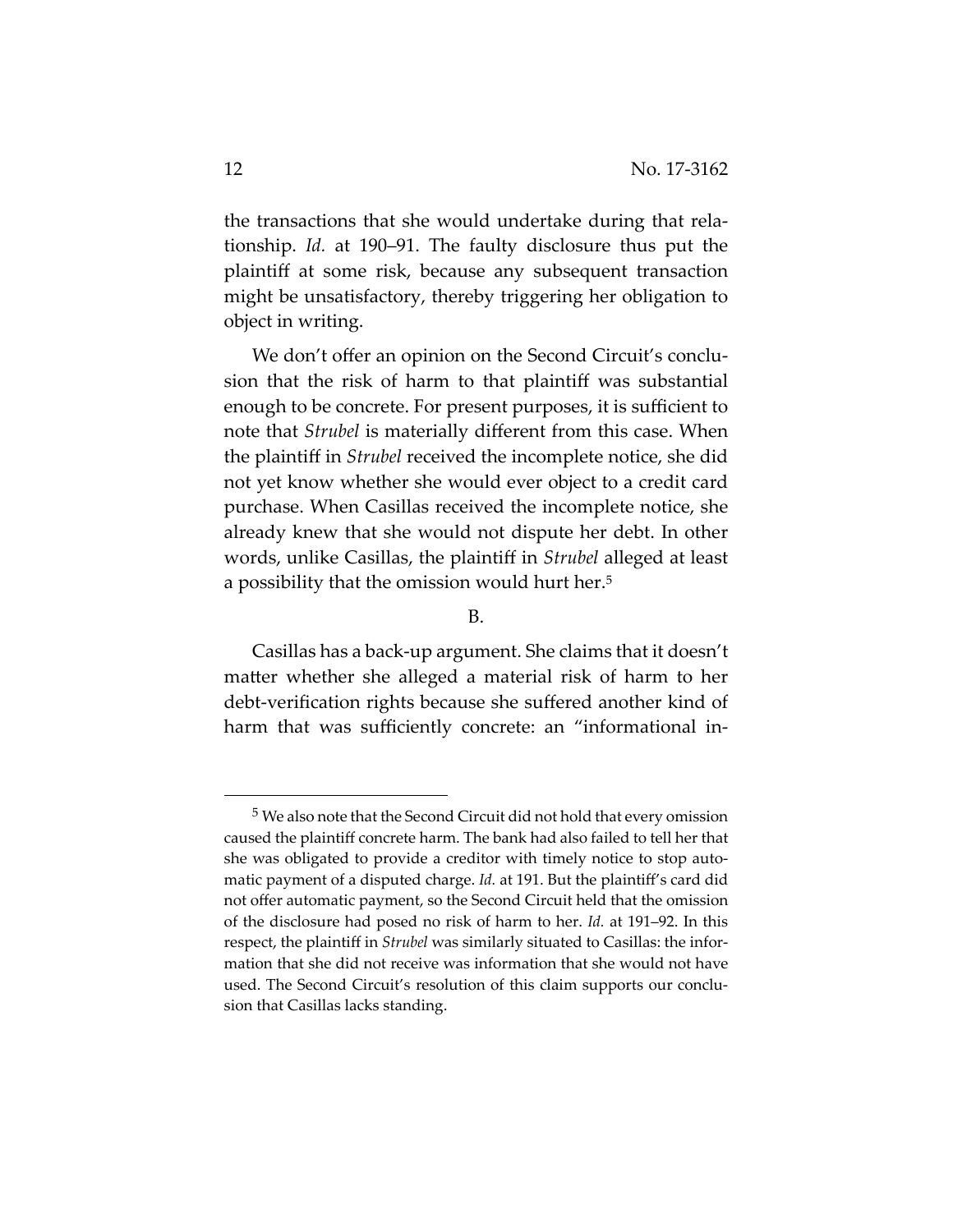jury." According to Casillas, both the Supreme Court's prece‐ dent and ours hold that the deprivation of information is itself a concrete harm. Thus, she says, she did not need to allege anything more—for example, that she lost or was at risk of losing her statutory rights because she communicated orally with Madison. As she sees it, she has standing simply because Madison failed to provide her all of the information required by § 1692g(a)(4) and (5); being deprived of information was itself the injury. But Casillas misunderstands the relevant precedent.

The seminal cases addressing "informational injury" are *Federal Election Commission v. Akins*, 524 U.S. 11 (1998), and *Public Citizen v. U.S. Department of Justice*, 491 U.S. 440 (1989). In *Akins*, a group of voters sued to compel a political organi‐ zation to disclose information that the voters believed the Federal Election Campaign Act required the organization to provide. 524 U.S. at 15–16. The Court held that those voters had alleged an injury in fact sufficient to confer standing namely, "their inability to obtain information … that, on [the voters'] view of the law, the statute requires that [the political organization] make public." *Id.* at 21. In *Public Citizen*, the plaintiff sought the disclosure of consultations between the president and the American Bar Association regarding poten‐ tial judicial nominees. When the Department of Justice re‐ fused to provide that information, the plaintiff sued it for violating the Federal Advisory Committee Act. 491 U.S. at 443, 447. The Court held that those seeking disclosure under that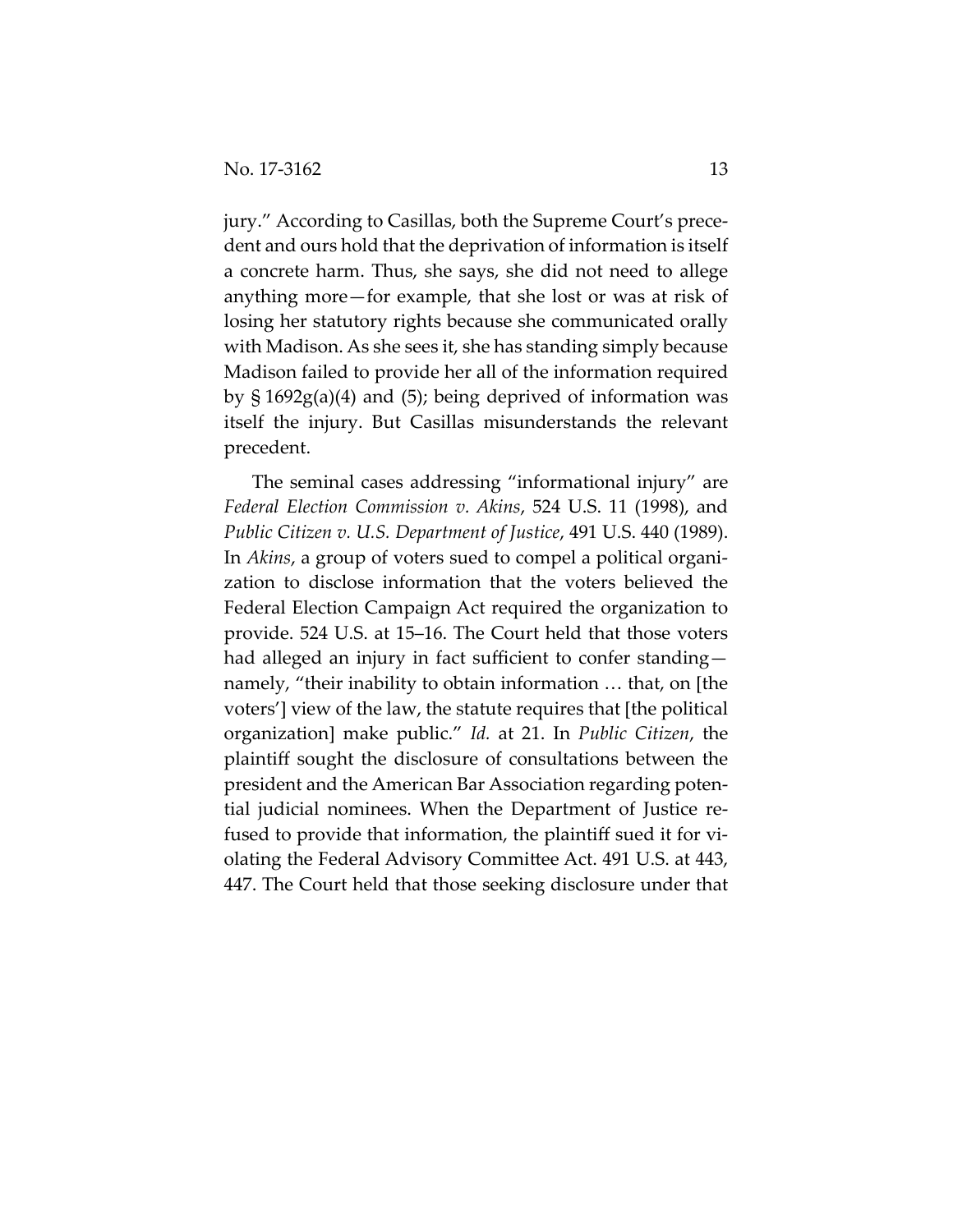law, like those seeking disclosure under the Freedom of Information Act, need to show nothing more "than that they sought and were denied specific agency records." *Id.* at 449.6

Casillas treats *Akins* and *Public Citizen* as if they settle the matter of her own standing. But those cases hold that the *de‐ nial of information subject to public disclosure* is one of the intan‐ gible harms that Congress has the power to make legally cog‐ nizable. *See Spokeo*, 136 S. Ct. at 1549 (discussing "Congress' role in identifying and elevating intangible harms"). Public‐ disclosure laws—sometimes called "sunshine laws"—protect the public's interest in evaluating matters of concern to the political community. And denying a request for information under a sunshine law necessarily implicates that interest. In *Akins*, the denial "directly related to voting, the most basic of political rights." 524 U.S. at 24–25. In *Public Citizen*, the denial hampered the plaintiffs' ability to "participate more effectively in the judicial selection process." 491 U.S. at 449.

Casillas, of course, did not allege that she sought and was denied information pursuant to a sunshine law. Indeed, she did not *seek* information at all. *See id.* (explaining that a plain‐ tiff who "is not seeking to compel [the defendant] to provide him with information" has not suffered the kind of concrete harm that *Akins* and *Public Citizen* recognize). The Fair Debt

1

<sup>6</sup> Since *Spokeo* was decided, we too have recognized this kind of pub‐ lic‐disclosure "informational injury" as sufficiently concrete to confer standing, albeit in the context of a common‐law rather than a statutory cause of action. In *Carlson v. United States*, the plaintiff, a historian, asserted a common‐law right of access to grand‐jury records from a World War II– era espionage investigation. 837 F.3d 753, 755–56 (7th Cir. 2016). Citing *Akins* and *Public Citizen*, we held that "Carlson's injury‐in‐fact is the denial of access to government documents that he has a right to seek." *Id.* at 758.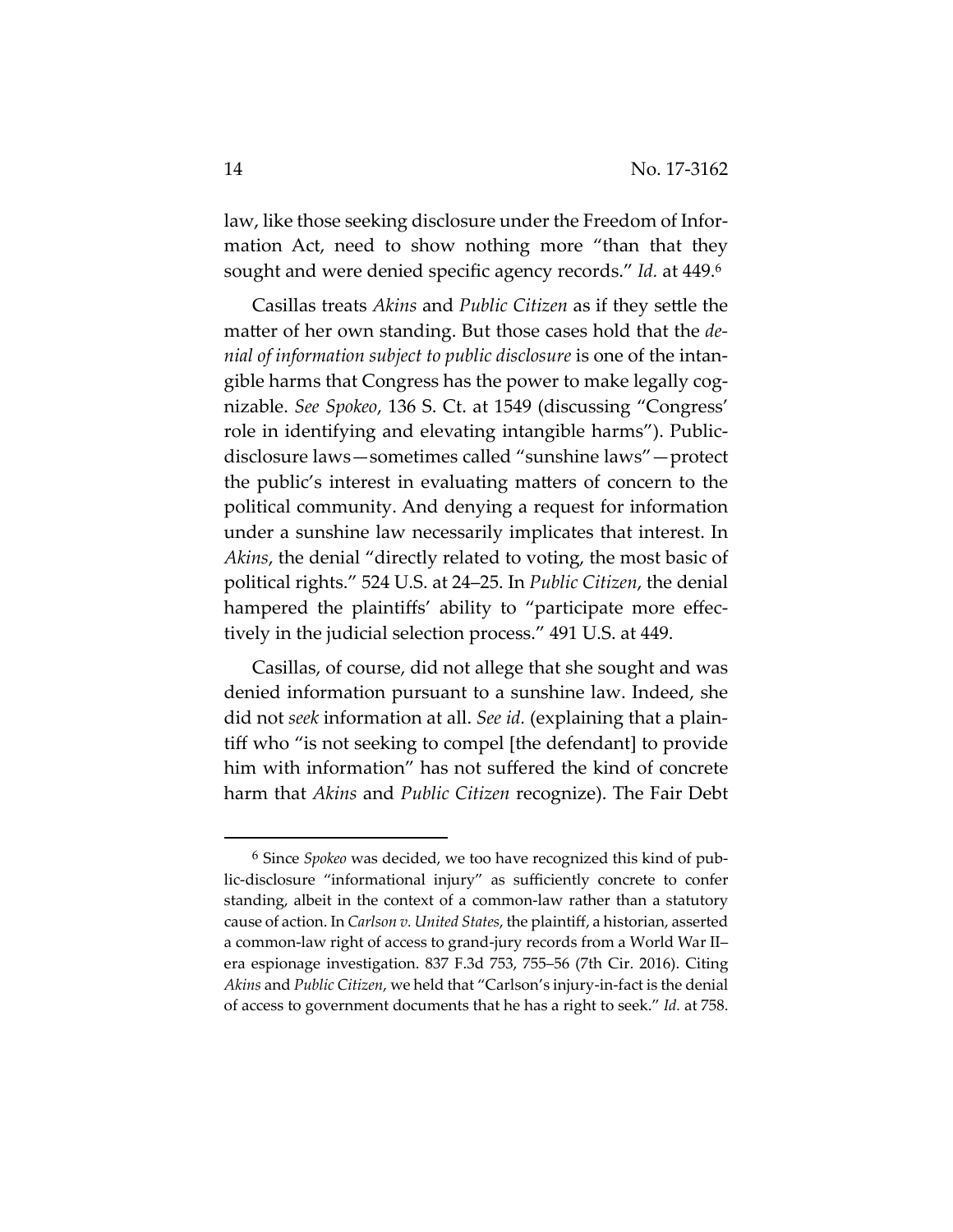Collection Practices Act protects an entirely different interest, and as we have already said, Casillas alleged no material risk of harm to that interest. Moreover, while the plaintiffs in the public‐disclosure cases alleged that the respective defendants "impaired [their] ability to use [the information] for a sub‐ stantive purpose that the statute envisioned," *Robertson*, 902 F.3d at 694, Casillas did not allege that she would have used the information at all.

Casillas's last line of defense is *Havens Realty Corp. v. Cole‐ man*, 455 U.S. 363 (1982), which she claims stands for the prop‐ osition that a plaintiff suffers a concrete "informational in‐ jury" any time a defendant violates a statutory disclosure re‐ quirement. There, the plaintiff, who was black, sued the de‐ fendant after it falsely told her that an apartment complex had no vacancies. The plaintiff had no intention of actually renting an apartment; she had requested the information because she suspected that the defendant was engaged in unlawful racial steering practices. *Id.* at 368–69. The Court held that she had alleged a concrete injury under the Fair Housing Act, which "conferred on all 'persons' a legal right to truthful infor‐ mation." *Id.* at 373. Casillas says that the Fair Debt Collection Practices Act has likewise conferred on all debtors a right to complete information about their statutory rights. And as in *Havens Realty*, Casillas says, it is enough for her to claim that she was deprived of the information to which she was legally entitled—even if she wouldn't use it.

But the bare harm of receiving inaccurate or incomplete information is not the harm that the plaintiff in *Havens Realty* alleged. She claimed the harm of being lied to because of her race. That was an invasion of the very interest that the Fair Housing Act protects: freedom from racial discrimination in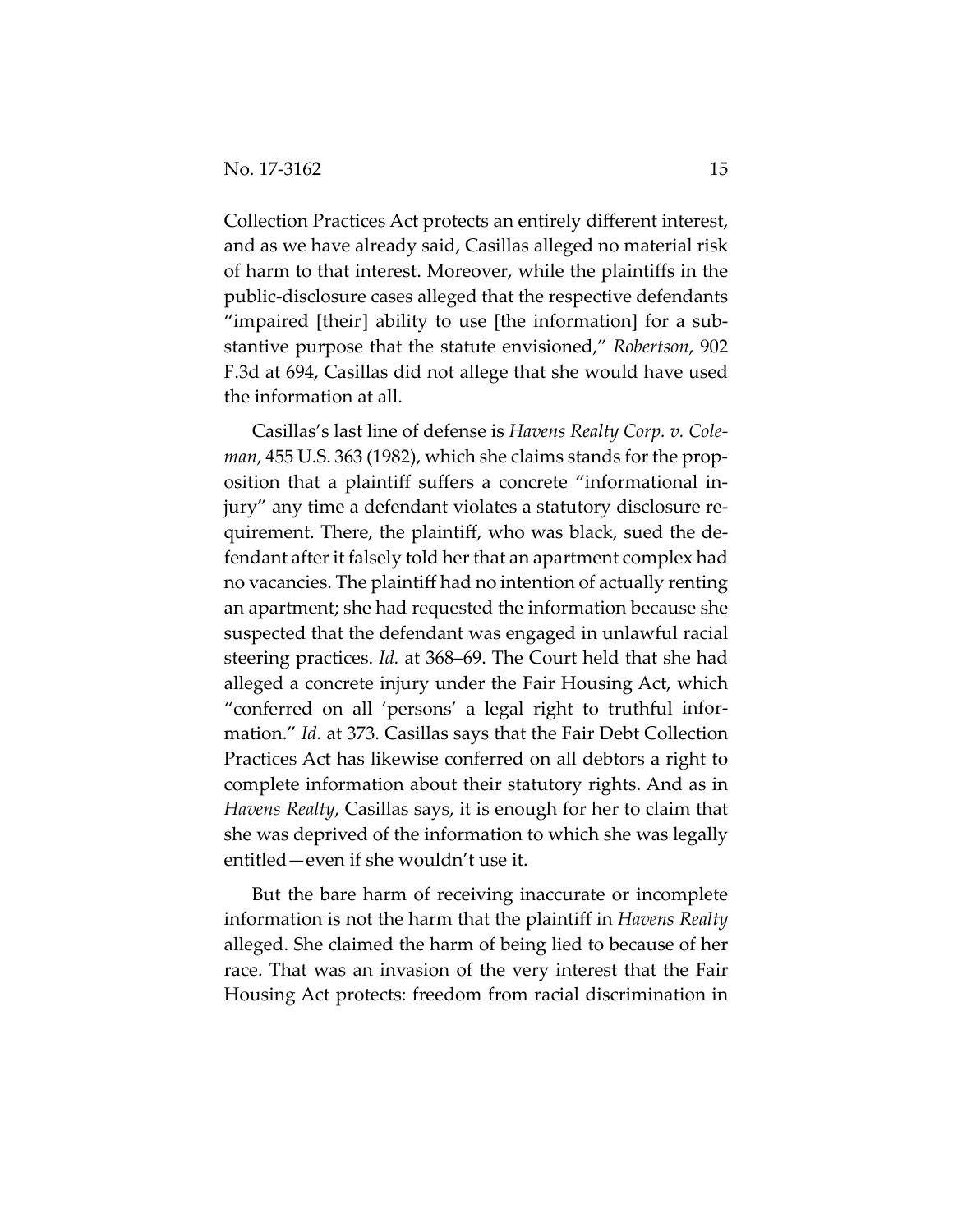the pursuit of housing. *Id.* at 373. Indeed, the statute itself does not prohibit all misrepresentations about housing availability, but only those made "because of race" or some other pro‐ tected characteristic. 42 U.S.C. § 3604(d). In holding that the plaintiff could proceed without showing any additional harm, the Court recognized this kind of racial discrimination as an intangible injury that Congress has the authority to identify as legally cognizable. That is obviously neither the harm Casillas claimed nor the one that the Fair Debt Collection Practices Act protects against.7

C.

In sum, Casillas alleged nothing more than a bare proce‐ dural violation of the Fair Debt Collection Practices Act. That is insufficient for purposes of Article III. *See Spokeo*, 136 S. Ct.

 $\overline{a}$ 

<sup>7</sup> In *Church v. Accretive Health, Inc.*, the Eleventh Circuit held that the Fair Debt Collection Practices Act created a "right to information" that is analogous to the right protected by *Havens Realty*. 654 F. App'x 990, 994 (11th Cir. 2016) ("Just as the tester‐plaintiff had alleged injury to her stat‐ utorily‐created right to truthful housing information, so too has Church alleged injury to her statutorily‐created right to information pursuant to the [Fair Debt Collection Practices Act]."). It thus held that a bare proce‐ dural violation of the Act's disclosure requirements is a "concrete injury" sufficient to establish standing. *Id. Church* does not give us pause. For one thing, it is an unpublished opinion that does not establish law even within the Eleventh Circuit. For another, the debt collector in *Church* failed to make *any* of the disclosures required by § 1692g(a), and we address only whether Congress has created a bare right to information in § 1692g(a)(4) and (5). But to the extent that *Church* generally recognizes a bare procedural violation of any disclosure requirement as a concrete injury, it is at odds with *Groshek* and *Robertson*. Moreover, for the reasons we discuss above, it misreads *Havens Realty*. The Sixth Circuit has expressly rejected *Church*, *see Lyshe v. Levy*, 854 F.3d 855, 859–861 (6th Cir. 2017), and to the extent that it is inconsistent with our opinion in this case, we do as well.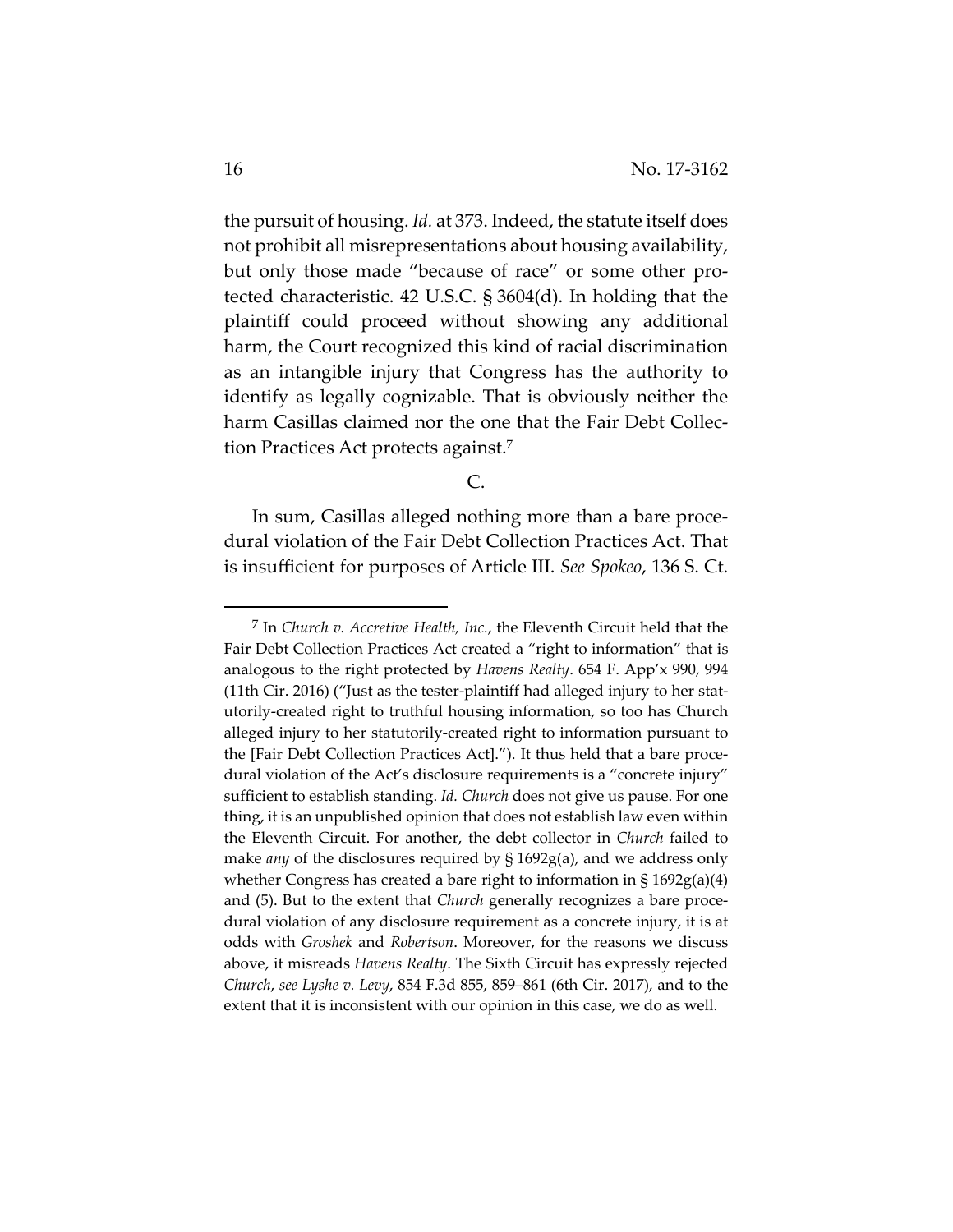at 1549*.* And while she asks that she be given the opportunity to file an amended complaint on remand if we find jurisdic‐ tion lacking, she has not indicated—either here or in the dis‐ trict court—what facts she would allege to cure the jurisdic‐ tional defect. The district court denied her request for leave to file an amended complaint, and it was right to do so. *See Gon‐ zalez‐Koeneke v. West*, 791 F.3d 801, 807 (7th Cir. 2015) ("[A] district court does not abuse its discretion by denying a mo‐ tion for leave to amend when the plaintiff fails to establish that the proposed amendment would cure the deficiencies identified in the earlier complaint.").

### III.

Finally, we note that Casillas has forfeited her separate claim that the incomplete disclosure violated the Act's prohi‐ bition on "unfair or unconscionable means to collect or attempt to collect any debt." 15 U.S.C. § 1692f. Although her complaint presented that alleged violation as a separate claim, it was substantively identical to her § 1692g claim. On appeal, she has not challenged the district court's dismissal of her § 1692f claim, so she has forfeited any challenge to it. *See Sansone v. Brennan*, 917 F.3d 975, 983 (7th Cir. 2019).

Casillas caught the defendant in a mistake, but it was not one that hurt her. The district court's judgment is AFFIRMED.

\* \* \*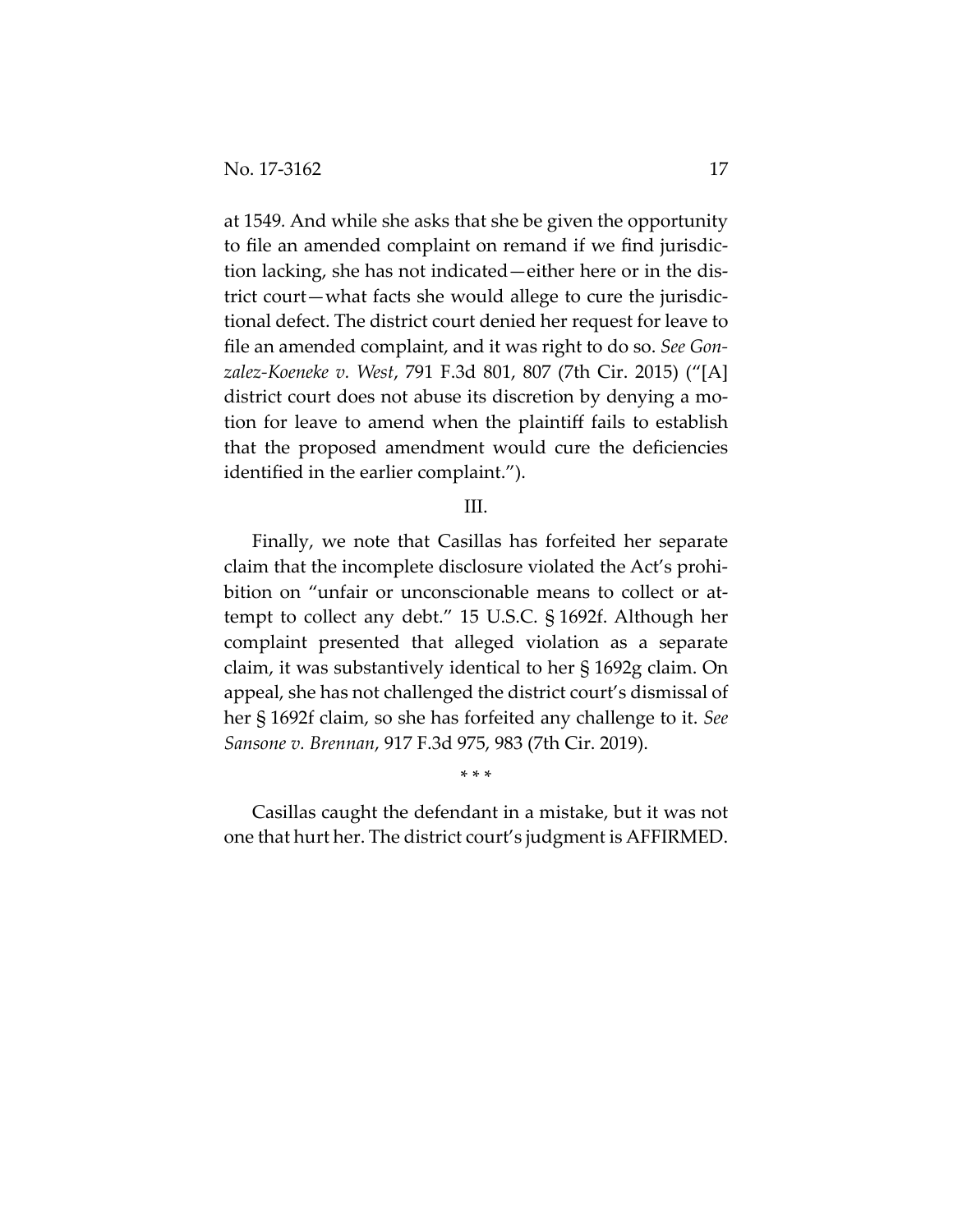WOOD, *Chief Judge*, with whom ROVNER and HAMILTON, *Circuit Judges*, join, dissenting from the denial of *en banc* con‐ sideration. From 10,000 feet above the ground, the decision in this case that plaintiff Paula Casillas lacks standing to pursue her claim under the Fair Debt Collection Practices Act ("the Act") against the debt-collection firm of Madison Avenue Associates seems sensible enough. Article III demands injury‐in‐ fact, a causal link, and redressability, *Lujan v. Defenders of Wildlife*, 504 U.S. 555, 560–61 (1992). As our panel sees this case, Casillas founders on the first criterion: actual injury. But the plot thickens when we look more particularly at the vio‐ lation she asserted: Madison's failure to warn her, as required by 15 U.S.C. § 1692g, that a dispute over the debt or a request for information about the original creditor is ineffective unless it is made *in writing*. The panel regards that omission as a "bare procedural injury" and thus not one that can support standing under *Spokeo, Inc. v. Robins*, 136 S. Ct. 1540, 1549 (2016). In so concluding, this court has created a conflict with the Sixth Circuit, which held otherwise in *Macy v. GC Servs. Ltd. P'ship*, 897 F.3d 747 (6th Cir. 2018), on materially indistin‐ guishable facts.

Recognizing that it was opening up this rift, the panel cir‐ culated its opinion to all judges of the Seventh Circuit in reg‐ ular active service pursuant to Local Rule 40(e); the question was whether this is an important enough issue to warrant ple‐ nary consideration by the en banc court. A majority of my colleagues have answered that question in the negative, thereby signaling their approval of the panel's decision. I respectfully disagree with that assessment. The panel's opinion will make it much more difficult for consumers to enforce the protec‐ tions against abusive debt collection practices that Congress conferred in the Act. That alone is troublesome. But what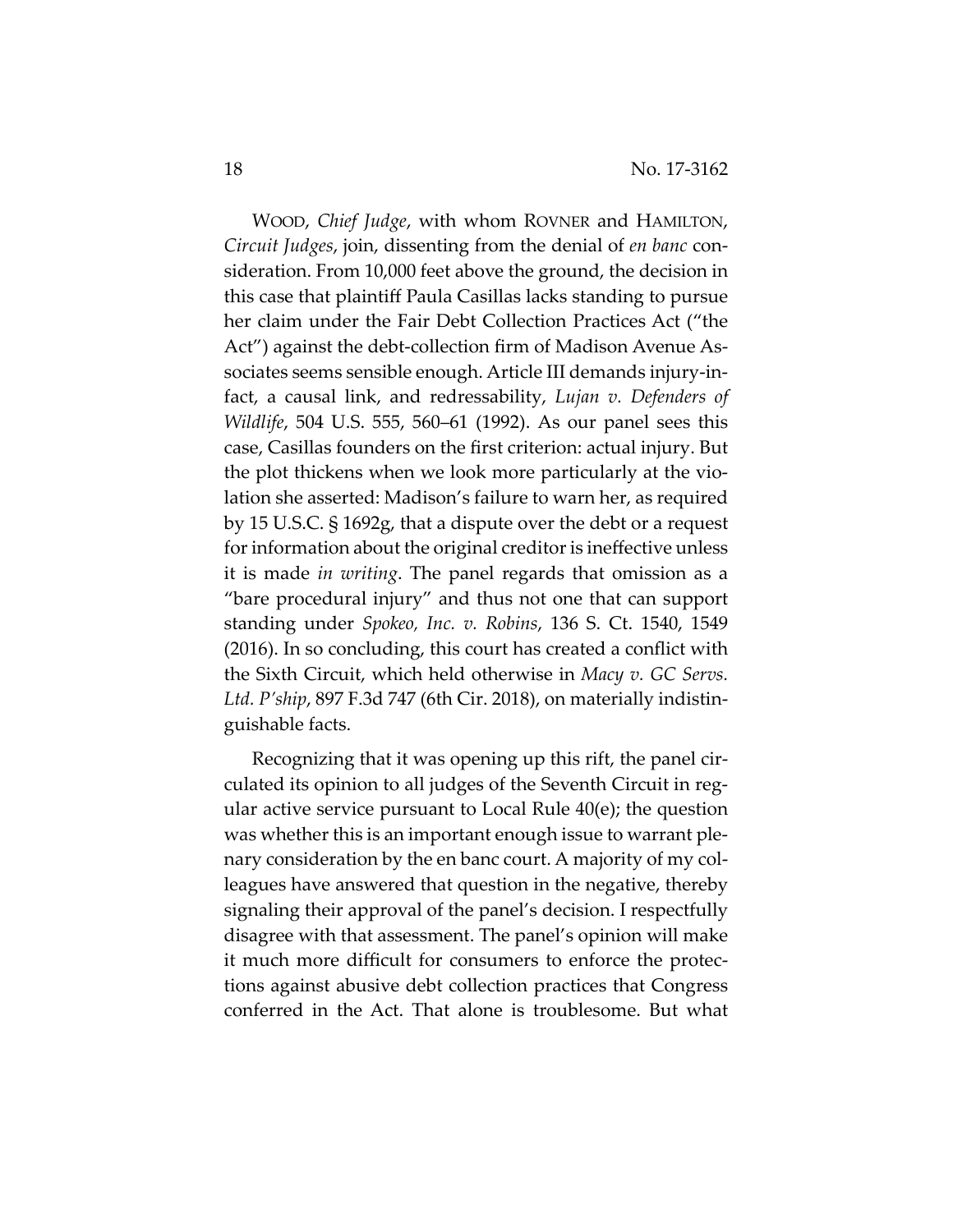troubles me even more is the light this case shines on the need for a clear test in this circuit to distinguish between statutory protections that create, on the one hand, a "bare procedural injury" that does not support standing, and, on the other hand, statutory protections for the type of concrete, particularized, and actual or imminent injury that meet Article III standards. In my view, the rejection of standing in the case before us is not so self‐evident that we should resolve it using the truncated Rule 40(e) process. We should instead have a full adversarial presentation before the en banc court.

My concerns are both procedural and substantive. I begin with procedure. In demanding proof of injury, we need to guard against pushing a merits judgment into the Article III injury‐in‐fact inquiry; we also need to ensure that we are not, *de facto*, demanding fact pleading. The Supreme Court under‐ scored the standing/merits distinction in *Lexmark Int'l, Inc. v. Static Control Components, Inc.*, 572 U.S. 118 (2014), in which it took care to distinguish between an adequate allegation of in‐ jury‐in‐fact for standing purposes and the question whether that asserted injury fell within the scope of the statute on which the plaintiff was relying (there, the Lanham Act). *Id.* at 125–28. It is possible to point to a real injury (and thus pass the Article III hurdle) but still lose on the merits for failing to state a claim on which relief can be granted. See FED. R. CIV. P.  $12(b)(6)$ .

We additionally need to be sure that we are not returning to a fact pleading regime, as it is not required or even accepta‐ ble under Federal Rule of Civil Procedure 8(a)(2) and it is not specifically required under this Act. We repeatedly have stressed that the Federal Rules of Civil Procedure use a notice‐ pleading standard, not a fact‐pleading standard. A complaint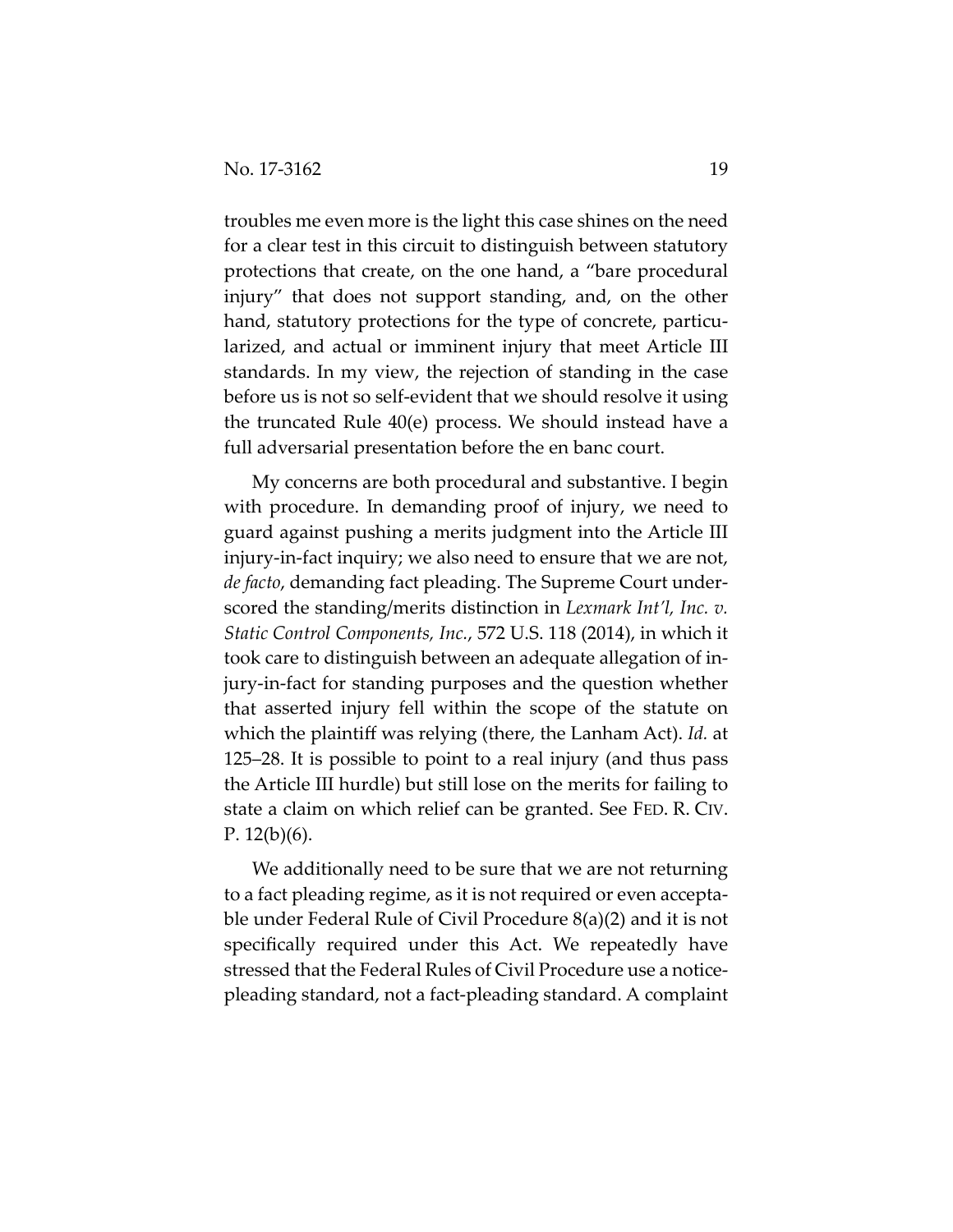need not include allegations about every element of a claim, as long as it meets the plausibility standard established in *Bell Atlantic Corp. v. Twombly*, 550 U.S. 544 (2007), and *Ashcroft v. Iqbal*, 556 U.S. 662 (2009). Finally, nothing in *Twombly* or *Iqbal* changed the rule requiring both facts and reasonable infer‐ ences from those facts to be taken in the pleader's favor at the earliest stages of the litigation. Thus, for example, a person may plead that she was injured by a statutory violation. If she fails to prove that injury in the end, the court should conclude that she loses on the merits, not that she never had Article III standing to begin with. The panel opinion takes a step toward both unnecessary heightened requirements.

From a substantive point of view, as the panel said, plaintiff Casillas "must show that the violation [of the Act] harmed or presented an appreciable risk of harm to the underlying concrete interest that Congress sought to protect." *Ante* at 5 (cleaned up), citing *Groshek v. Time Warner Cable, Inc.*, 865 F.3d 884, 887 (7th Cir. 2017). I agree with that statement. Where I believe the panel is on shakier ground—shaky enough to war‐ rant full en banc attention—is in its application of that stand‐ ard.

It is helpful in this connection to look at the statutory pro‐ vision that lies at the center of this dispute:

(a) Notice of debt; contents

Within five days after the initial communication with a consumer in connection with the collection of any debt, a debt collector shall, unless the following in‐ formation is contained in the initial communication or the consumer has paid the debt, send the consumer a written notice containing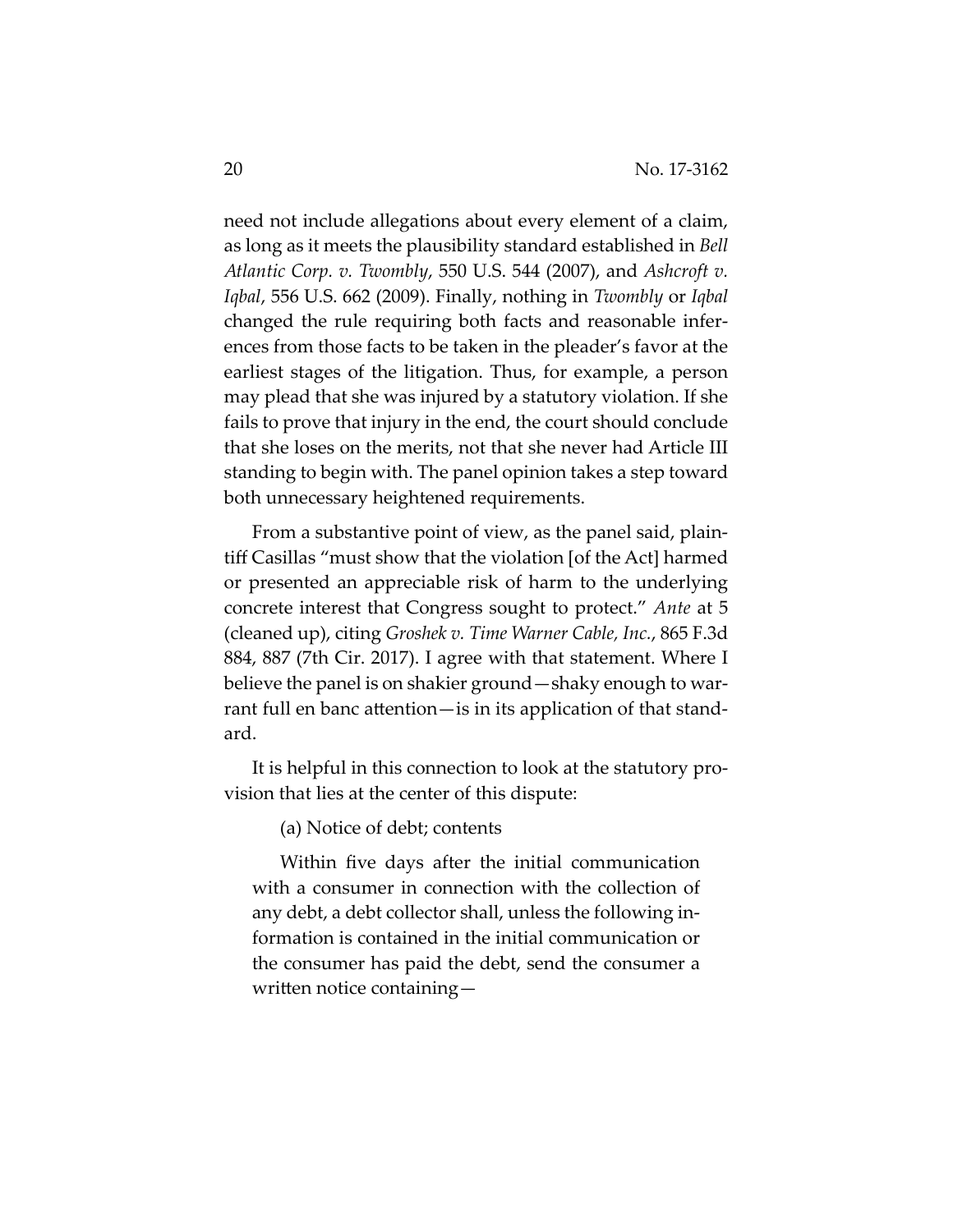(1) the amount of the debt;

(2) the name of the creditor to whom the debt is owed;

(3) a statement that unless the consumer, within thirty days after receipt of the notice, disputes the va‐ lidity of the debt, or any portion thereof, the debt will be assumed to be valid by the debt collector;

(4) a statement that if the consumer notifies the debt collector*in writing* within the thirty‐day period that the debt, or any portion thereof, is disputed, the debt col‐ lector will obtain verification of the debt or a copy of a judgment against the consumer and a copy of such ver‐ ification or judgment will be mailed to the consumer by the debt collector; and

(5) a statement that, upon the consumer's *written request* within the thirty‐day period, the debt collector will provide the consumer with the name and address of the original creditor, if different from the current creditor.

15 U.S.C. § 1692g(a) (emphasis added). In particular, we are concerned with the requirements in section 1692g(a)(4) and (5) that the consumer must communicate with the debt collec‐ tor *in writing*. Failure to do that is anything but a picky proce‐ dural gaffe. Section 1692g(b) specifies that if the consumer makes such a written request, "the debt collector shall cease collection of the debt, or any disputed portion thereof," until the debt collector takes the requested steps. The right to be left alone is a crucial part of the congressionally mandated scheme to eliminate abusive and unfair tactics from the debt‐ collection business.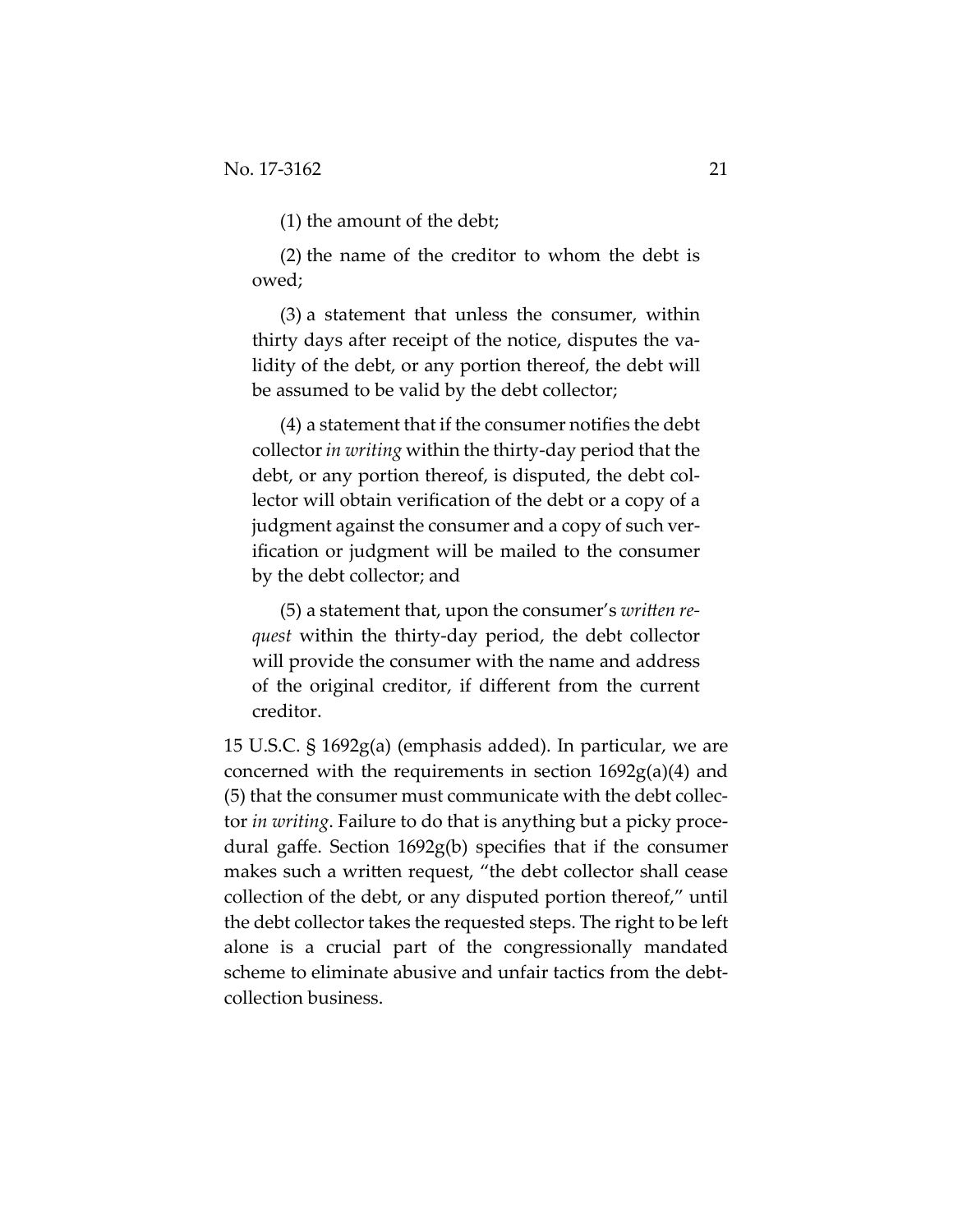It is also worth noting that people might not appreciate the need for a written record of their dealings with the debt collector and thus without a reminder that they must reduce their concerns to writing, they are likely to forfeit the im‐ portant substantive rights the Act provides for them. When they receive a letter, they are often encouraged to call a 1‐800 telephone number. But someone who responds to a debt‐col‐ lection letter in that way will be put into a "Gotcha!" situation. No notification in writing equals greatly diminished protec‐ tion under the Act.

It is a fair inference from Casillas's complaint that Madi‐ son's omissions at a minimum put her in imminent risk of losing the many protections in the Act that are designed to regulate the debt-collection process as it goes forward. The right to verification, the right to have the name and address of the original creditor, the right to cessation of debt-collection activities, and others, are far from bare procedural protections they are protections that serve as the gateway to the Act's sub‐ stantive regime. The Supreme Court confirmed in *Spokeo* that intangible harms defined by Congress can qualify as injury‐ in‐fact. 136 S. Ct. at 1549. The only type of injury it ruled out was "a bare procedural violation, divorced from any concrete harm." *Id.* In addition, standing is not limited to cases in which the plaintiff already has suffered the harm. It may be "actual *or imminent*." *Id.* at 1548, citing *Lujan*, 504 U.S. at 560 (emphasis added). Read in the proper light, Casillas's plead‐ ings put forward enough to infer an imminent concrete and particular injury.

The panel in our court reasons that "[b]ecause Madison's mistake didn't put Casillas in harm's way, it was nothing more than a 'bare procedural violation.'" *Ante* at 6. It said this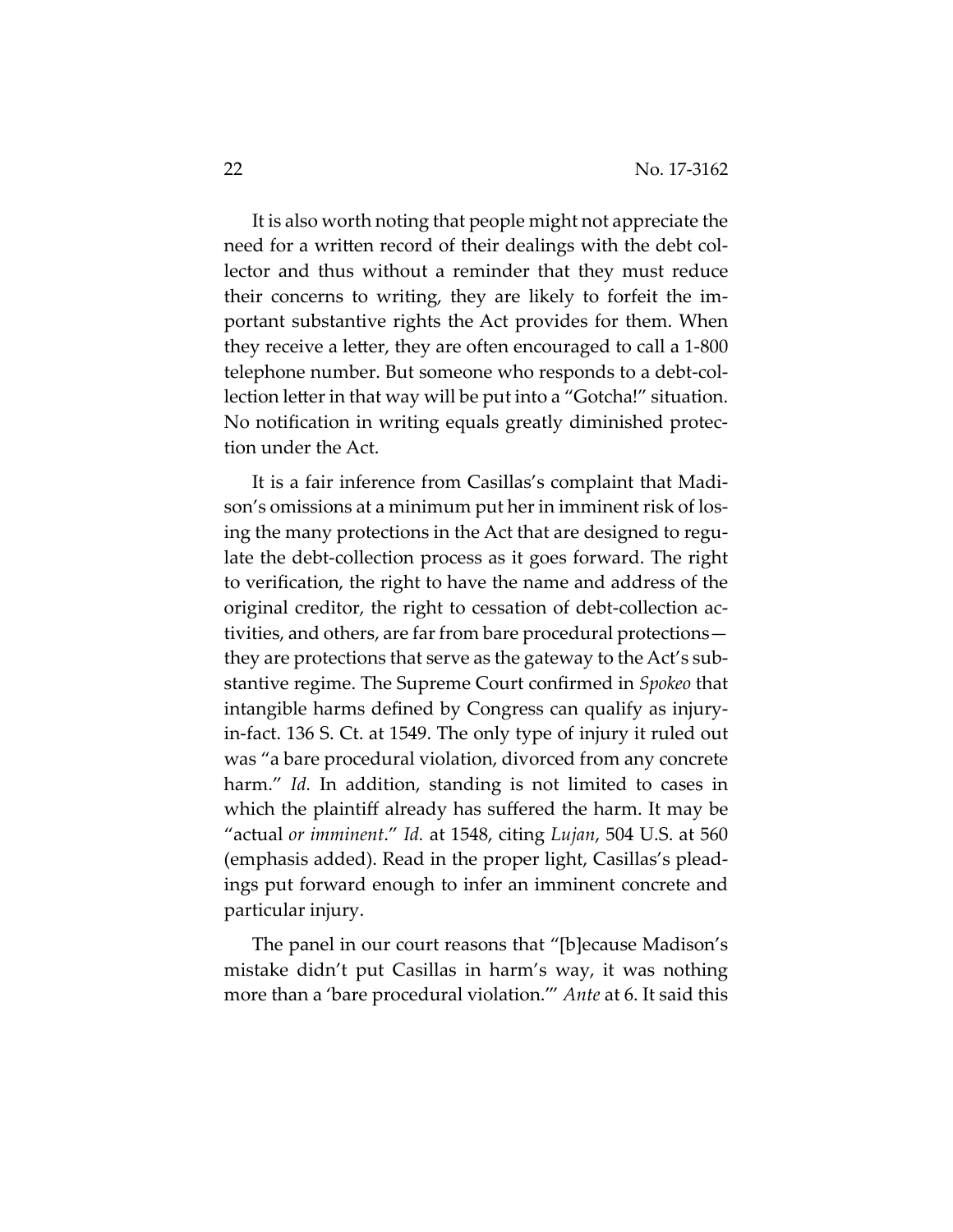because Casillas's pleadings did not spell out the various types of harm that loomed because of Madison's failure to warn her that communications that were not in writing were a waste of time, and that but for the omitted information, Casillas would have (or would have considered) using the statutory procedures to assert her rights. But surely the panel means to do more than alert future plaintiffs in these cases that they should plead that they would stand on their rights and to highlight the imminent loss of numerous substantive protections afforded under the Act. A simple amendment to the complaint would solve that problem.

Turning to substance, the key to differentiating between a "bare" procedural right and a right grounded in substantive interests lies in the concrete interest that the procedural right is designed to protect. The Sixth Circuit captured this insight nicely in *Macy*, where it said that "to determine whether a procedural violation manifests injury in fact, a court properly considers whether Congress conferred the procedural right in order to protect an individual's concrete interests." 897 F.3d at 754, quoting *Strubel v. Comenity Bank*, 842 F.3d 181, 189 (2d Cir. 2016).

The point is simple: what, and whose, interest is the pro‐ cedural requirement designed to serve? If the procedural rule stated that all notices had to be printed on three‐holed paper, then it might be fair to say that this was a purely administra‐ tive rule that did not implicate consumer rights. Or, as the Su‐ preme Court observed in *Spokeo*, if the envelope reflected a mistaken zip code but the letter reached the consumer despite that error, there is no possible *further* injury and one can say conclusively that no harm resulted from the mistake. Yet some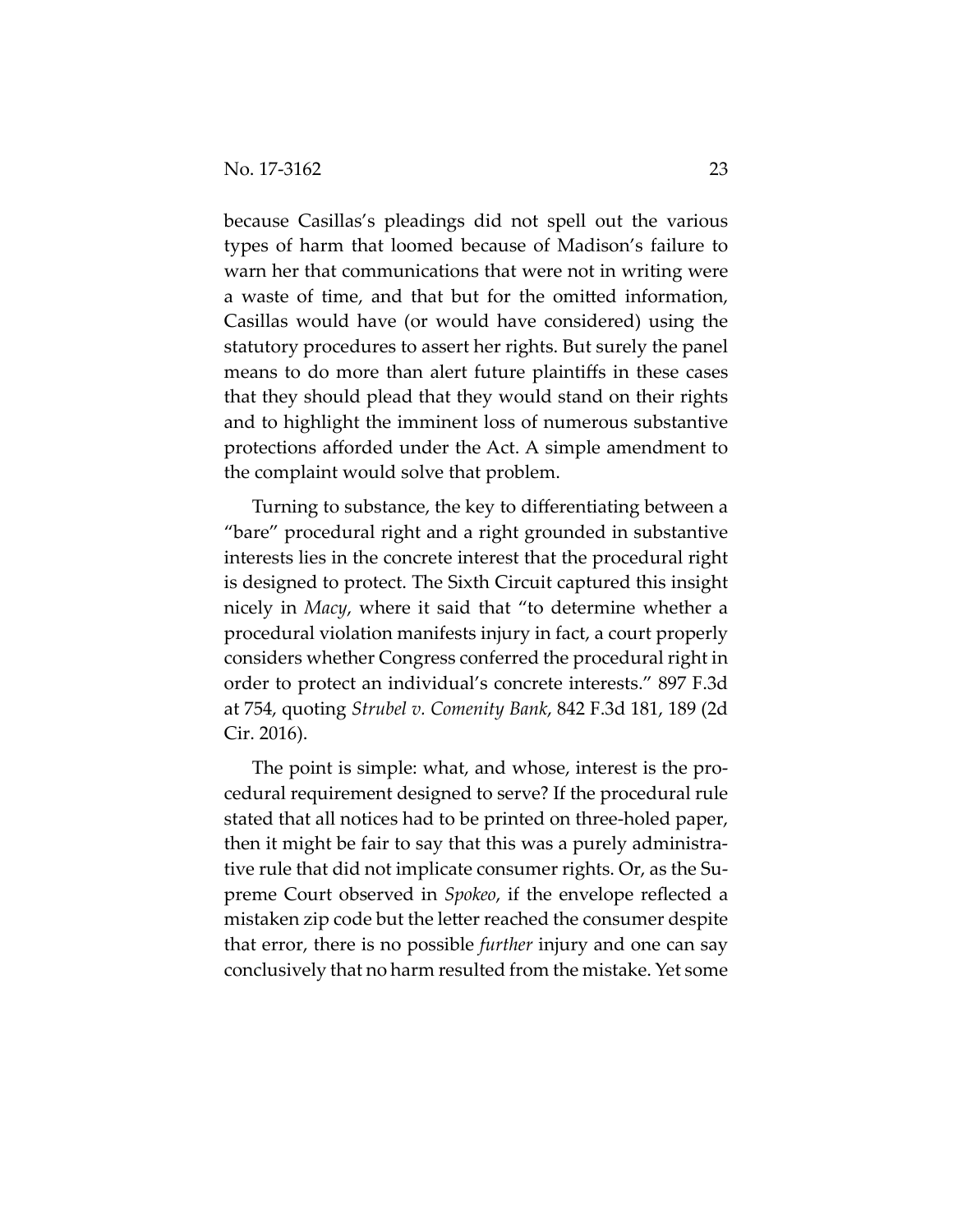procedures—perhaps many—exist in order to protect under‐ lying substantive interests rather than for simple administra‐ tive convenience. As the Sixth Circuit pointed out, the Ninth Circuit's decision in *Spokeo* on remand from the Supreme Court helpfully describes the type of procedural injury that implicates harm to those concrete substantive interests:

[A]n alleged procedural violation [of a statute] can by itself manifest concrete injury where Congress con‐ ferred the procedural right to protect a plaintiff's concrete interests and where the procedural violation pre‐ sents a risk of real harm to that concrete interest.

*Macy*, 897 F.3d at 755, quoting from *Robins v. Spokeo, Inc.*, 867 F.3d 1108, 1113 (9th Cir. 2017).

By way of analogy, fundamental due process requires no‐ tice and an opportunity to be heard, not for the fun of reading the notice and listening to one's own voice, but because, as *Mathews v. Eldridge* said, those rights guard against mistakes when the government is poised to deprive someone of a protected interest. 424 U.S. 319, 333–35 (1976). But taken to the extreme, even the right to notice and an opportunity to be heard might be thought to be "bare" procedural rights, because neither one assures any particular outcome for the per‐ son involved.

Given the fact that a person who is not told that the objec‐ tions under sections  $1692g(a)(4)$  and  $(5)$  must be made in writing, or else they are ineffective to preserve a host of rights un‐ der the Act, there is a strong case to be made that this case falls on the concrete injury side of the line, not on the "bare proce‐ dural" side. Unlike the mistaken zip code, the likelihood of ongoing injury from forfeited rights, misunderstandings, and